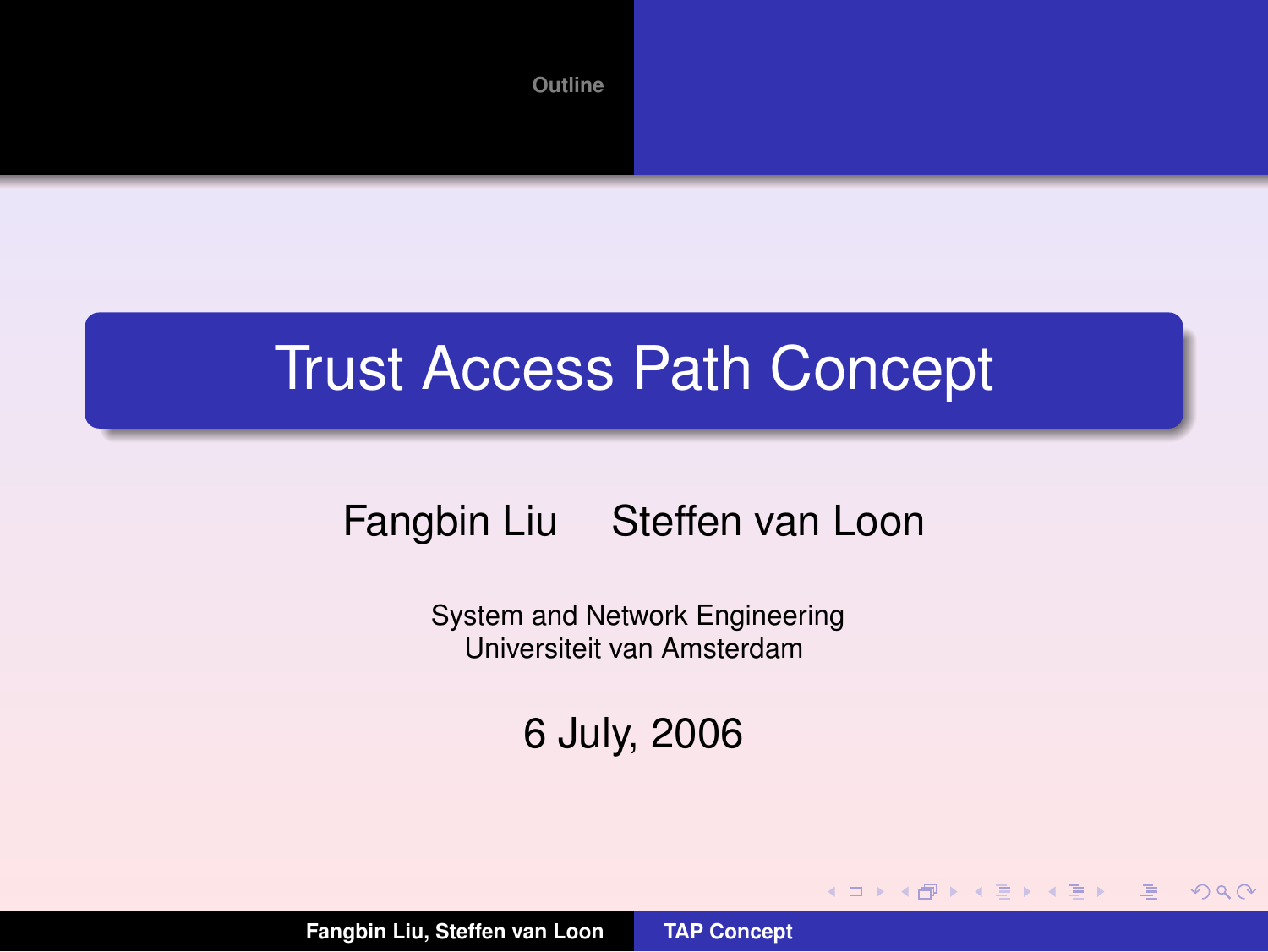

- Introduction and background of project
- Why "TAP"?
- The TAP-concept
- Application of TAP-concept
- Application in Proof of Concepts
- Conclusion and recommendations

▶ (伊) (唐)

<span id="page-1-0"></span>哇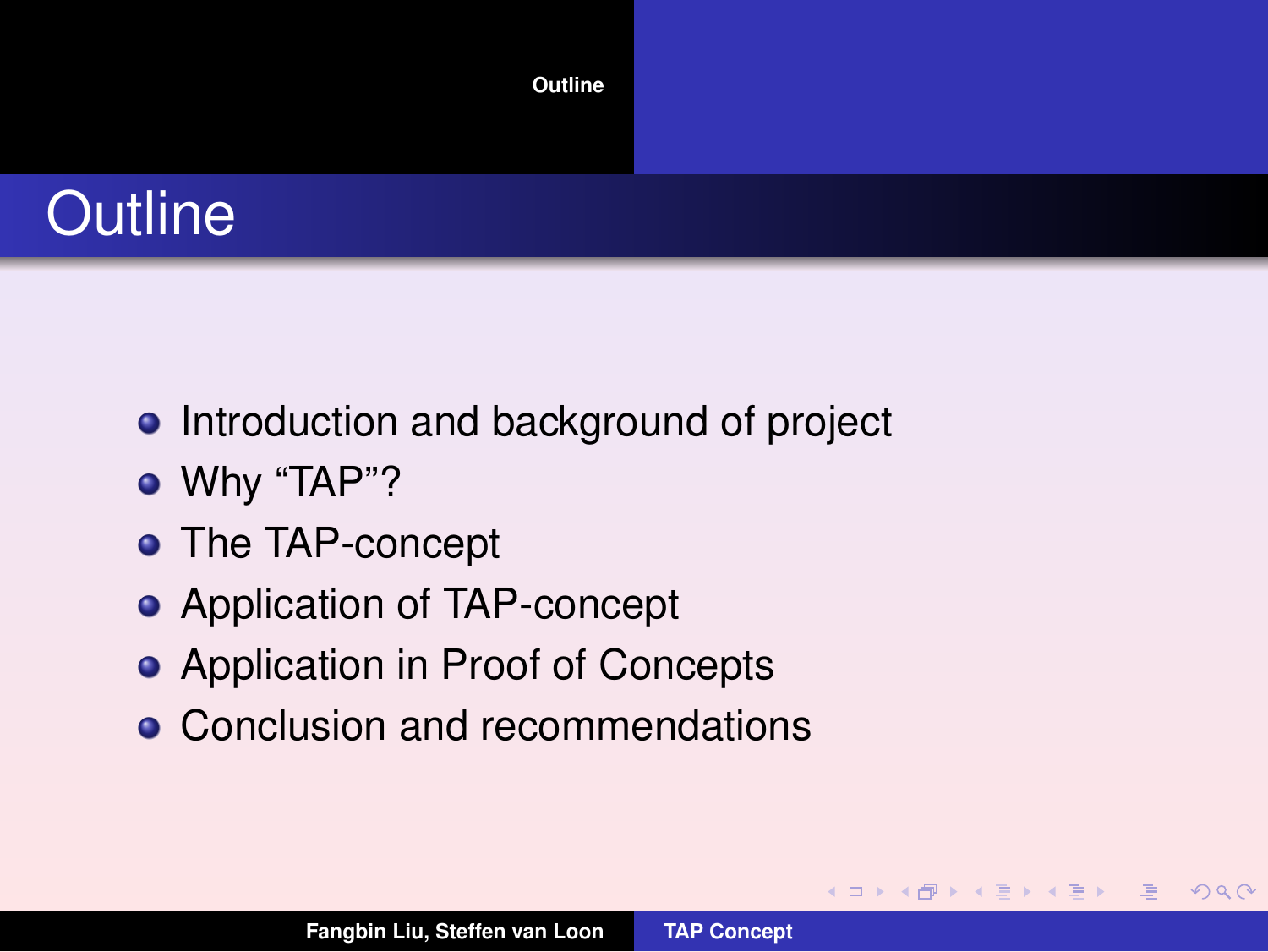### Introduction and background of project

- A new concept "TAP" (Trust Access Path) from a large governmental organization
- The purpose of this project
- **Project scope**
- Main question for this project
- Mains steps within this project

<span id="page-2-0"></span>≮ロト ⊀ 御 ▶ ⊀ 唐 ▶ ⊀ 唐 ▶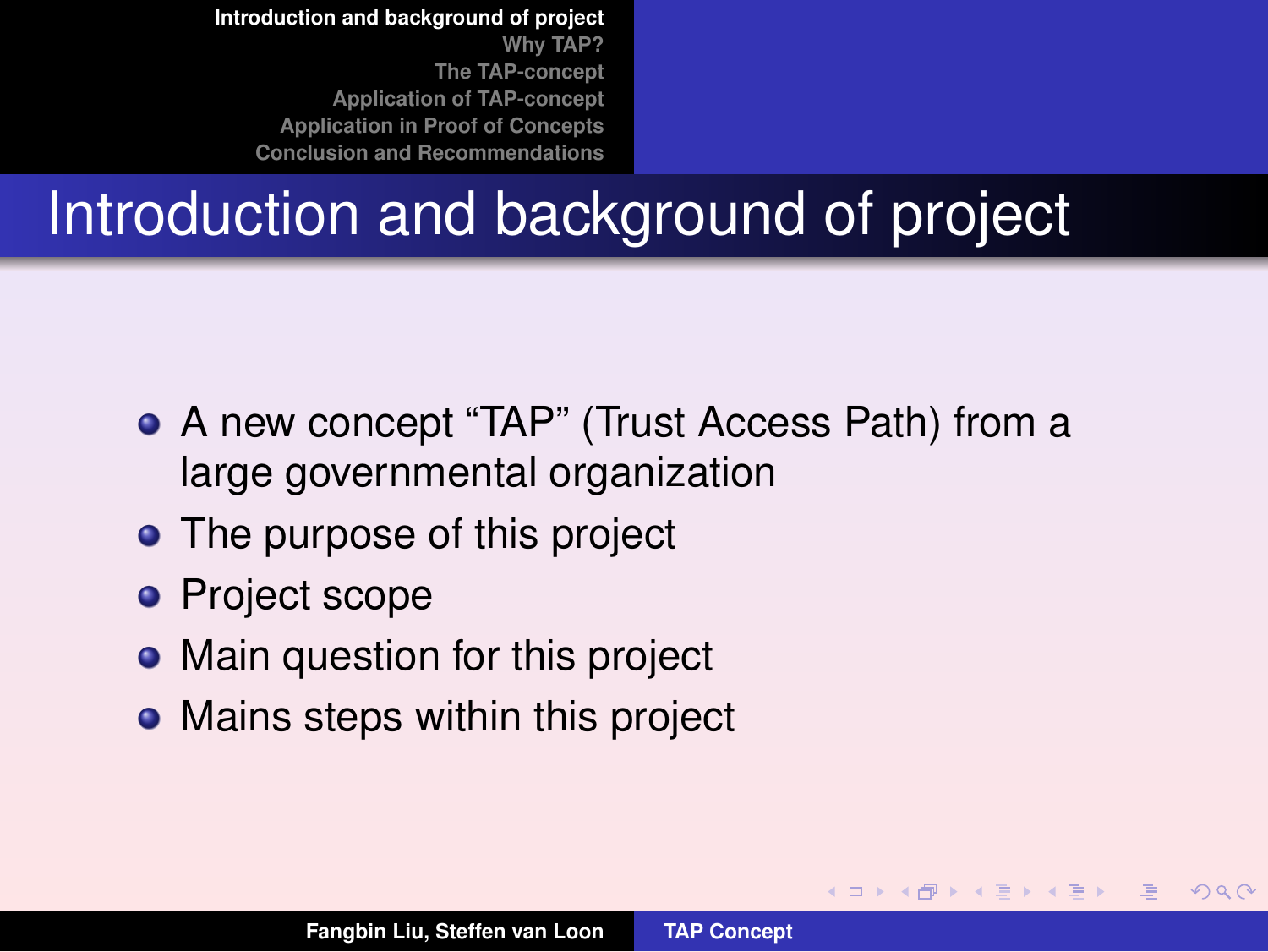**[Development](#page-4-0) [Developments in market](#page-7-0) [Impact](#page-8-0)**

**K ロ ⊁ K 倒 ≯ K ミ ⊁ K ミ ⊁** 

<span id="page-3-0"></span> $2QQ$ 

唾

# Why TAP?

- **1** Development within the governmental organization (customer-pull)
- **<sup>2</sup>** Developments in market (market-push)
- **<sup>3</sup>** Impact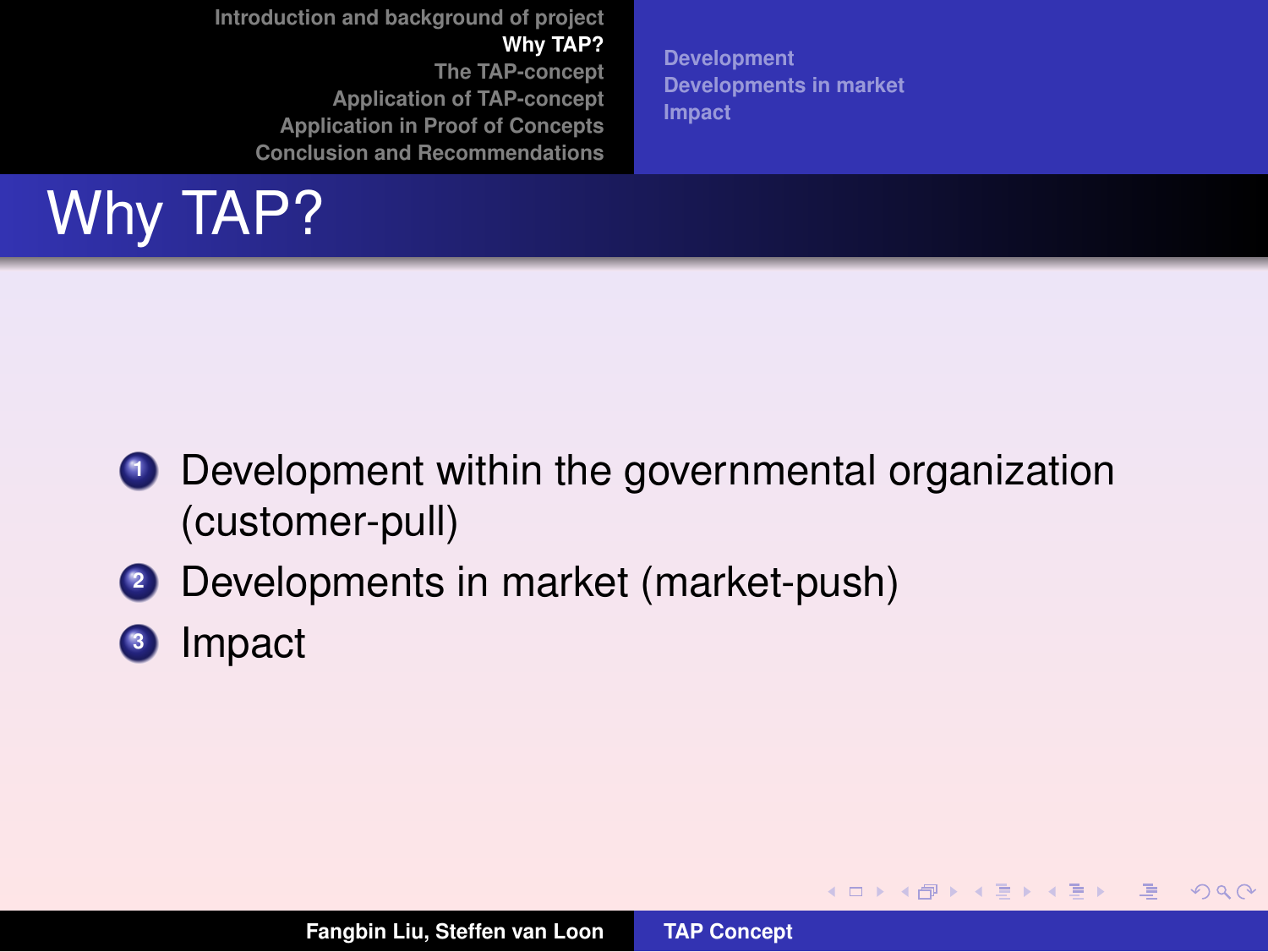**[Development](#page-4-0) [Developments in market](#page-7-0) [Impact](#page-8-0)**

**K ロ ⊁ K 倒 ≯ K ミ ⊁ K ミ ⊁** 

<span id="page-4-0"></span> $QQQ$ 

# Development within the governmental organization

Current situation:

- "Onion" model
- Through multiple layers including: physical security, logical closed technical infrastructure and logical access control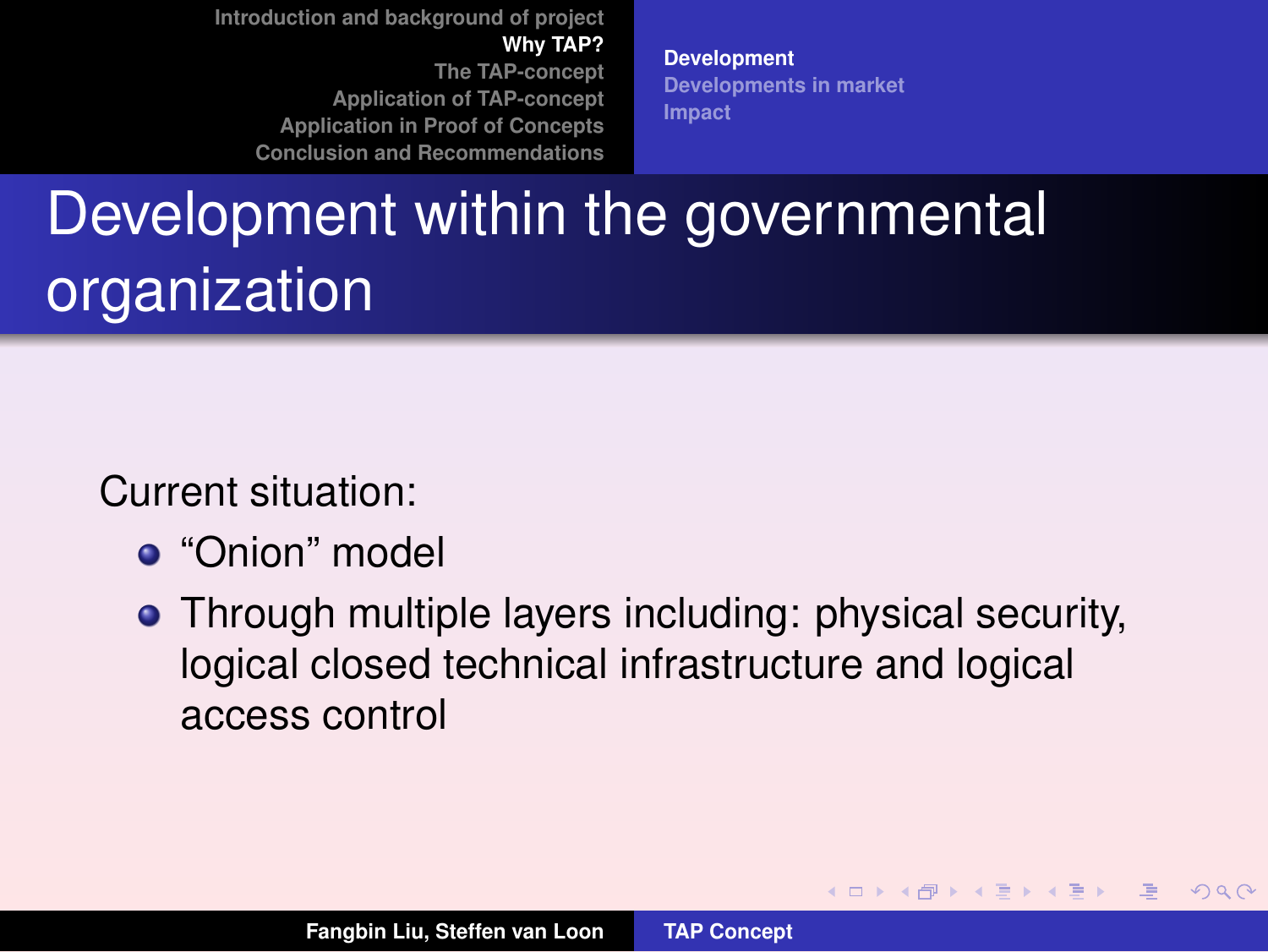**[Development](#page-4-0) [Developments in market](#page-7-0) [Impact](#page-8-0)**

# Development within the governmental organization



 $2990$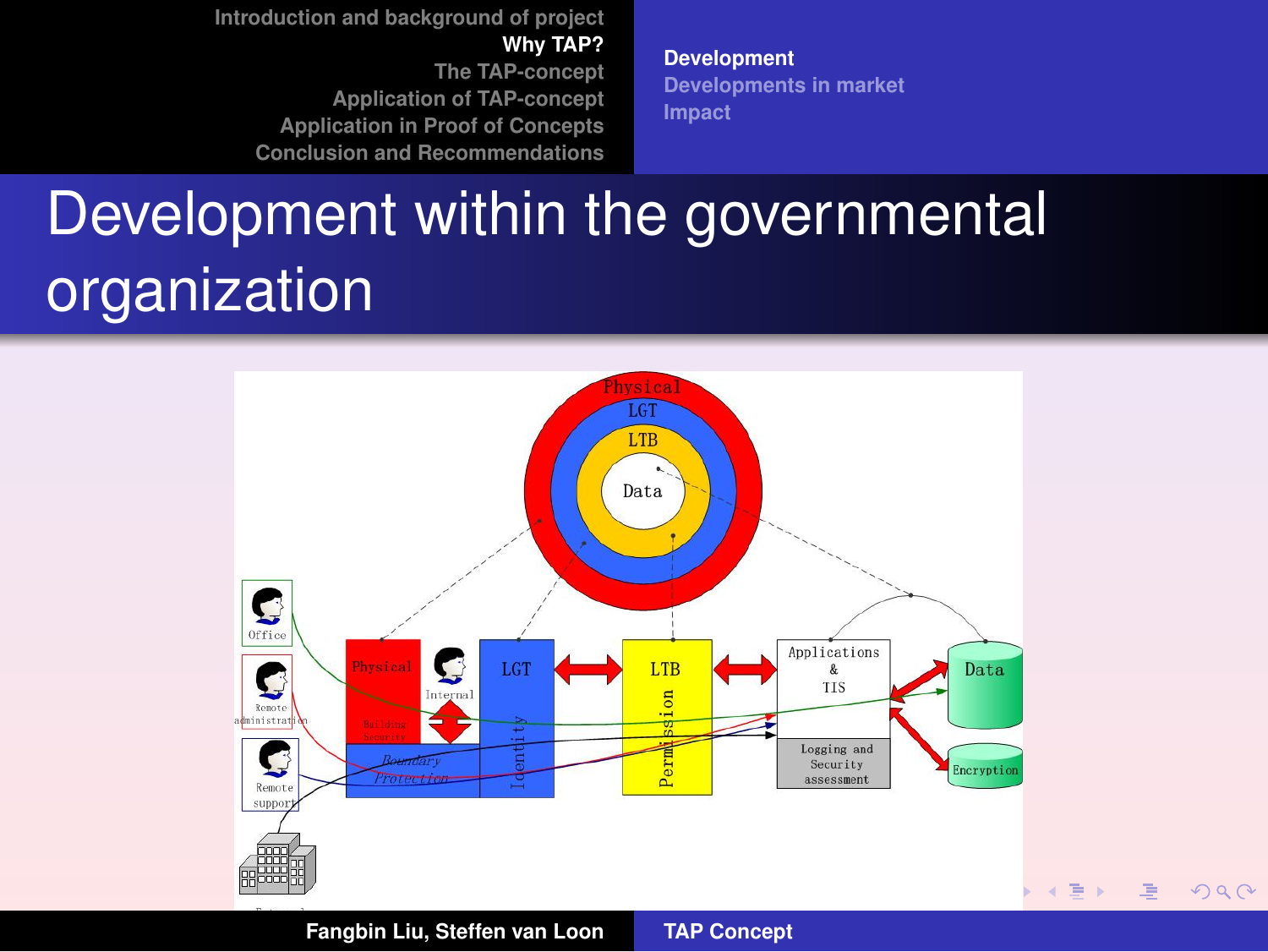**[Development](#page-4-0) [Developments in market](#page-7-0) [Impact](#page-8-0)**

# Development within the governmental organization

- The control on these connections not practicable due to insufficient supervision
- Infrastructure not conform to the minimum security requirements:
	- Some hardware, software, data and users not known or trusted
	- Some access to data not through authorized applications
	- Some transmission of data through uncontrolled ports

重

 $2QQ$ 

• ICT architecture not fully covered with physical security (ロ) (個) (目) (重)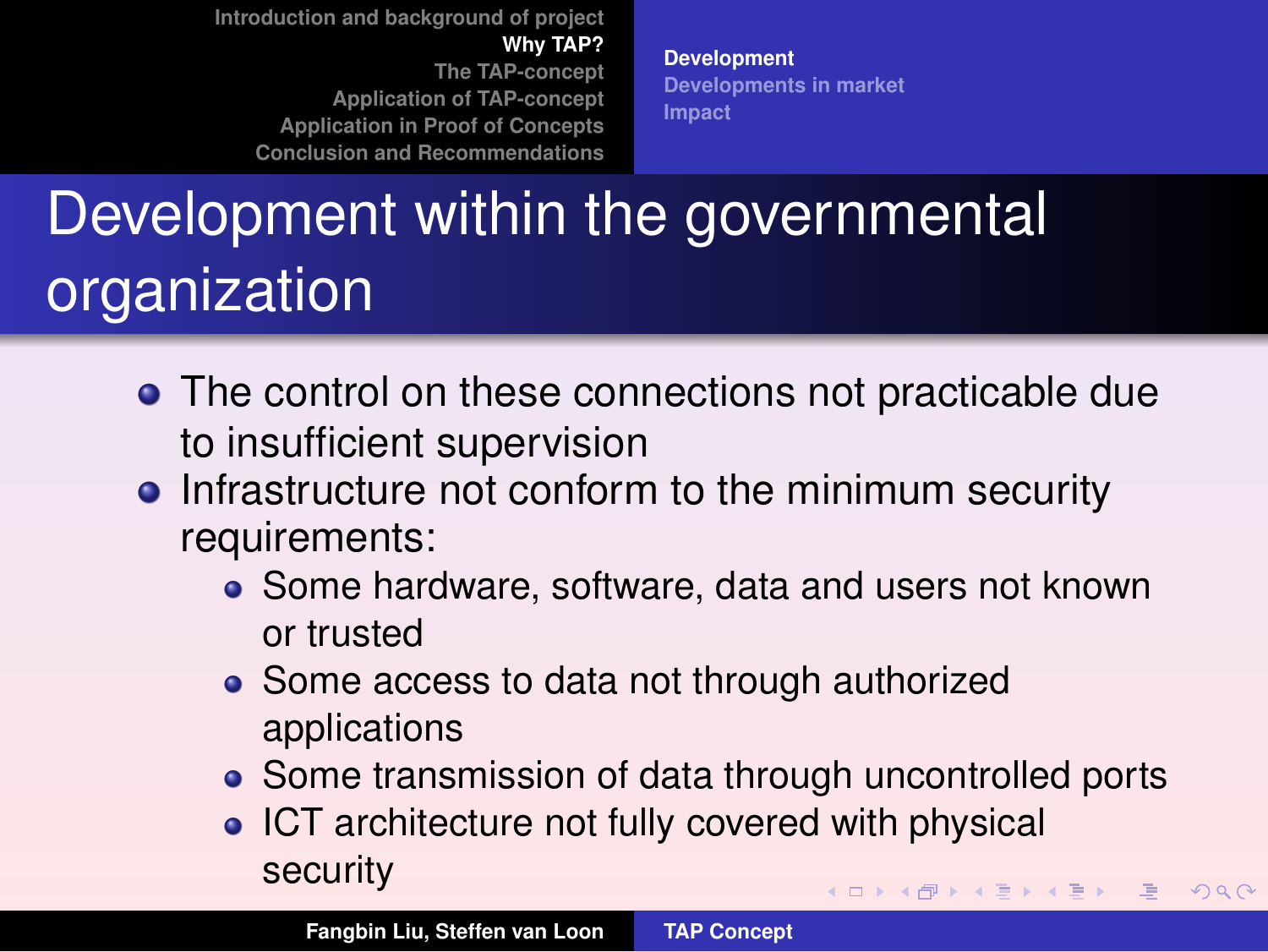**[Development](#page-4-0) [Developments in market](#page-7-0) [Impact](#page-8-0)**

### Developments in market

- Current conditions not valid anymore
	- Traffic security control
	- Global provision of services
	- Services provided by third party
- Various techniques developed on the market
	- More awareness and attention for security risks
	- Security aspect divisions and products developed more intensively

**K ロ ⊁ K 倒 ≯ K ミ ⊁ K ミ ⊁** 

<span id="page-7-0"></span> $2QQ$ 

• Security become standard feature for services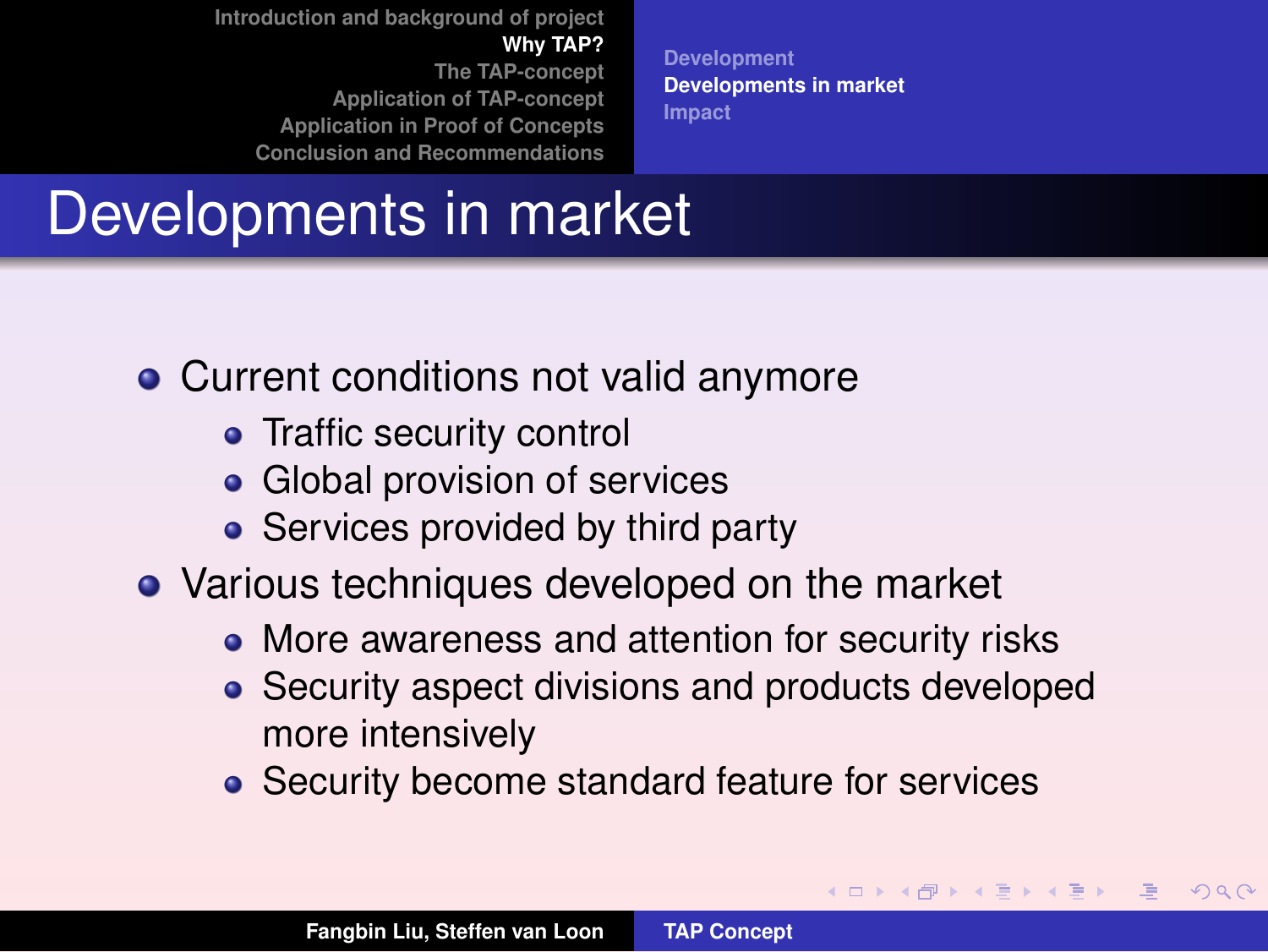

**[Development](#page-4-0) [Developments in market](#page-7-0) [Impact](#page-8-0)**

**K ロ ⊁ K 倒 ≯ K ミ ⊁ K ミ ⊁** 

<span id="page-8-0"></span> $2QQ$ 

哇

Changing infrastructure and changing demands ask for a new security concept

# −→ TAP-concept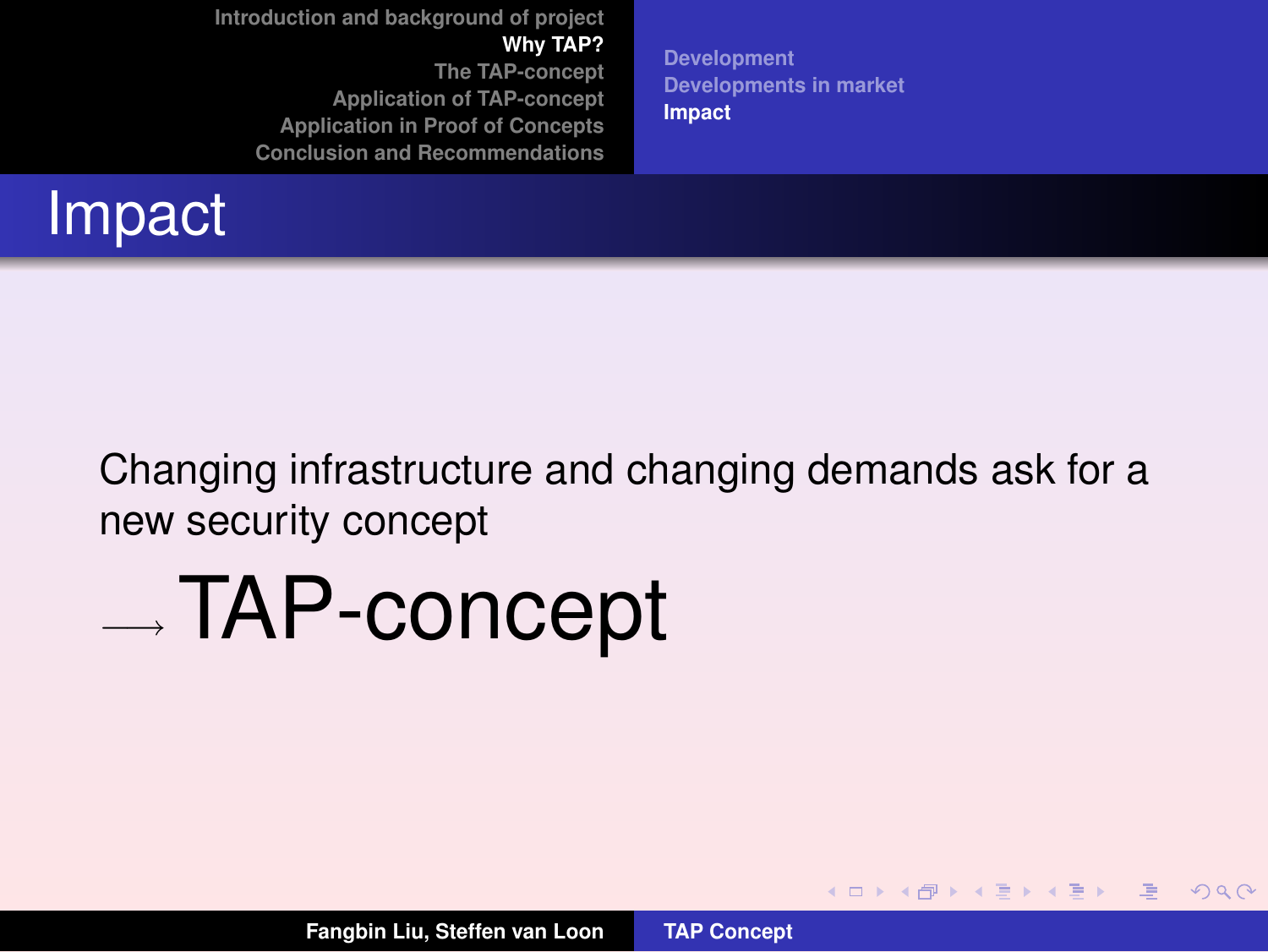**[The TAP-concept](#page-9-0)**

**[Application of TAP-concept](#page-16-0) [Application in Proof of Concepts](#page-22-0) [Conclusion and Recommendations](#page-29-0)**

The TAP-concept

**[Origin and description of TAP](#page-10-0) [What is TAP?](#page-13-0) [Where is TAP applicable?](#page-15-0)**

**K ロ ⊁ K 倒 ≯ K ミ ⊁ K ミ ⊁** 

<span id="page-9-0"></span> $2QQ$ 

唾

- Why TAP-concept introduced
- **•** Description of TAP-concept
- Where TAP-concept applicable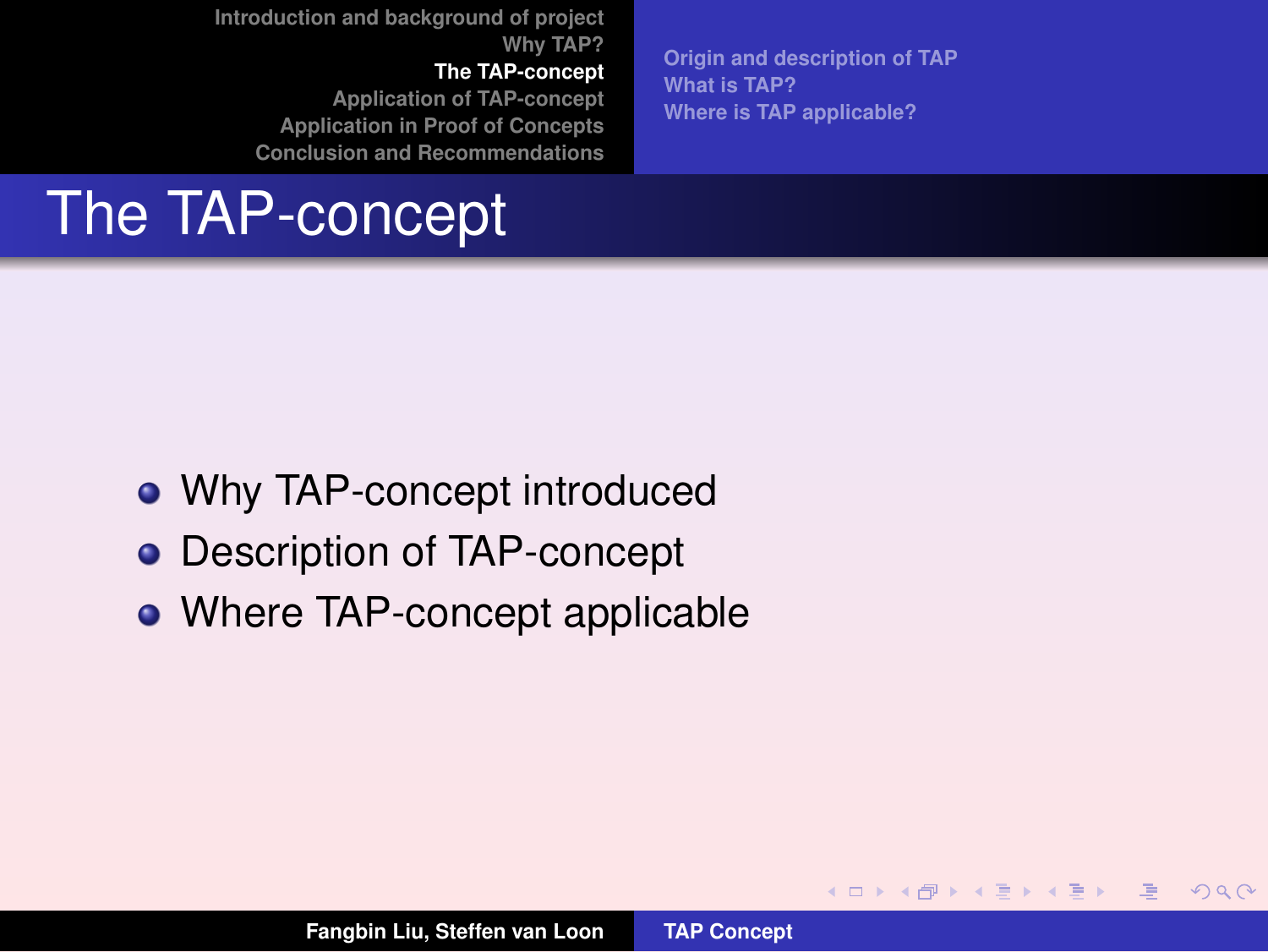**[The TAP-concept](#page-9-0)**

**[Application of TAP-concept](#page-16-0) [Application in Proof of Concepts](#page-22-0) [Conclusion and Recommendations](#page-29-0)** **[Origin and description of TAP](#page-10-0) [What is TAP?](#page-13-0) [Where is TAP applicable?](#page-15-0)**

**K ロ ⊁ K 倒 ≯ K ミ ⊁ K ミ ⊁** 

<span id="page-10-0"></span> $2QQ$ 

### Origin and description of TAP

- Main reason: an additional model for development and deployment to achieve the security again
- Demands on the development line
	- All obscurities regarding functions and responsibilities cleared
	- All dependencies on physical security combined and minimized
	- Data access only through authorized processes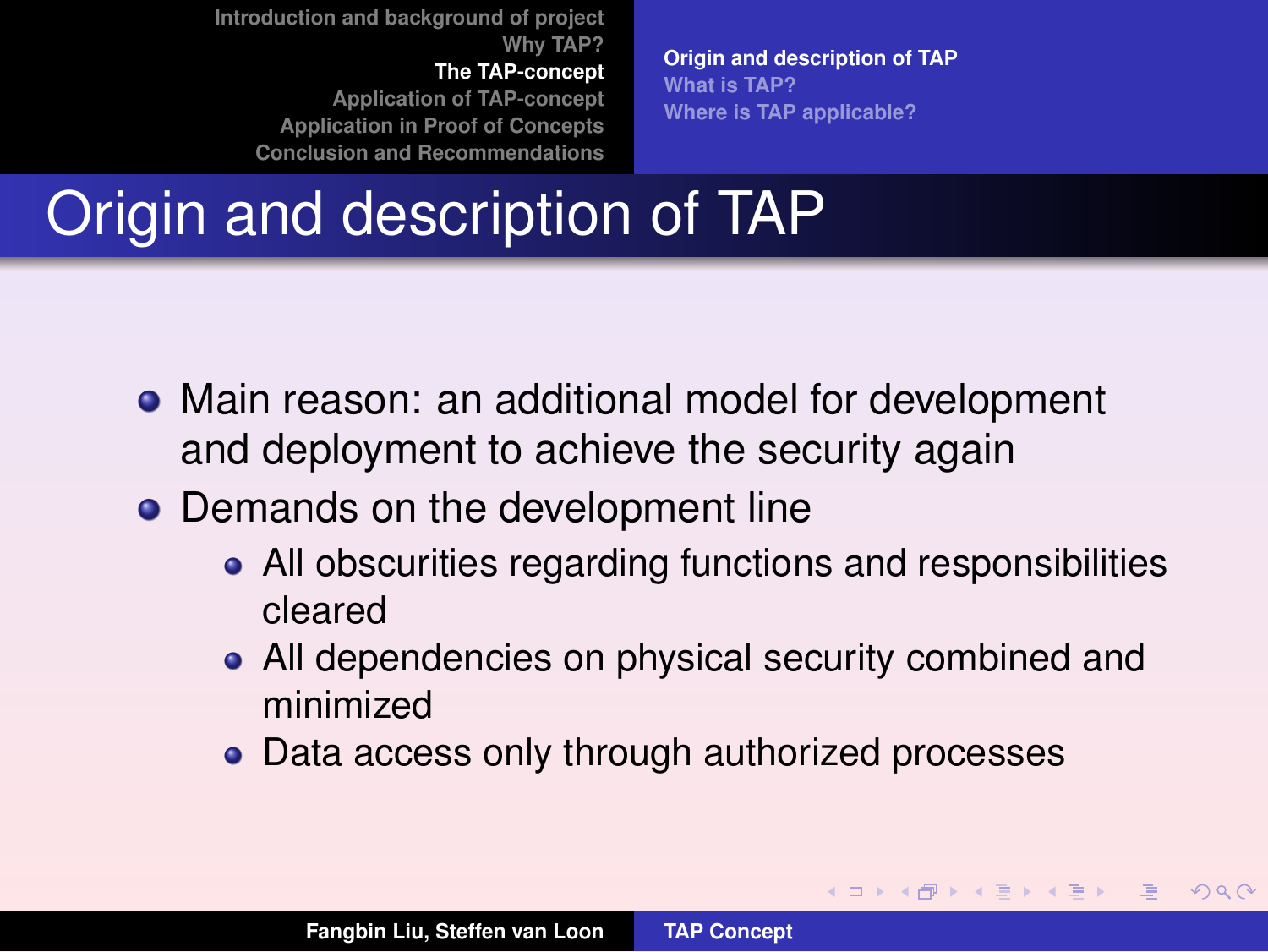**[The TAP-concept](#page-9-0)**

**[Application of TAP-concept](#page-16-0) [Application in Proof of Concepts](#page-22-0) [Conclusion and Recommendations](#page-29-0)**

**[Origin and description of TAP](#page-10-0) [What is TAP?](#page-13-0) [Where is TAP applicable?](#page-15-0)**

# Origin and description of TAP

- Key functions in secure infrastructure are: identification, authentication, authorization and verification
- Multiple implementations of these functions without a good model is ineffective and inefficient
- **•** Trust relationships as a solution for the problems applied in many situations
- **Foundation decisions for TAP-concept** 
	- Registration by one process
	- Authentication by one process
	- Authorizations granted to users (not to processes)

(ロ) ( d ) ( d )

 $QQQ$ 

• Complete chain verified (logged)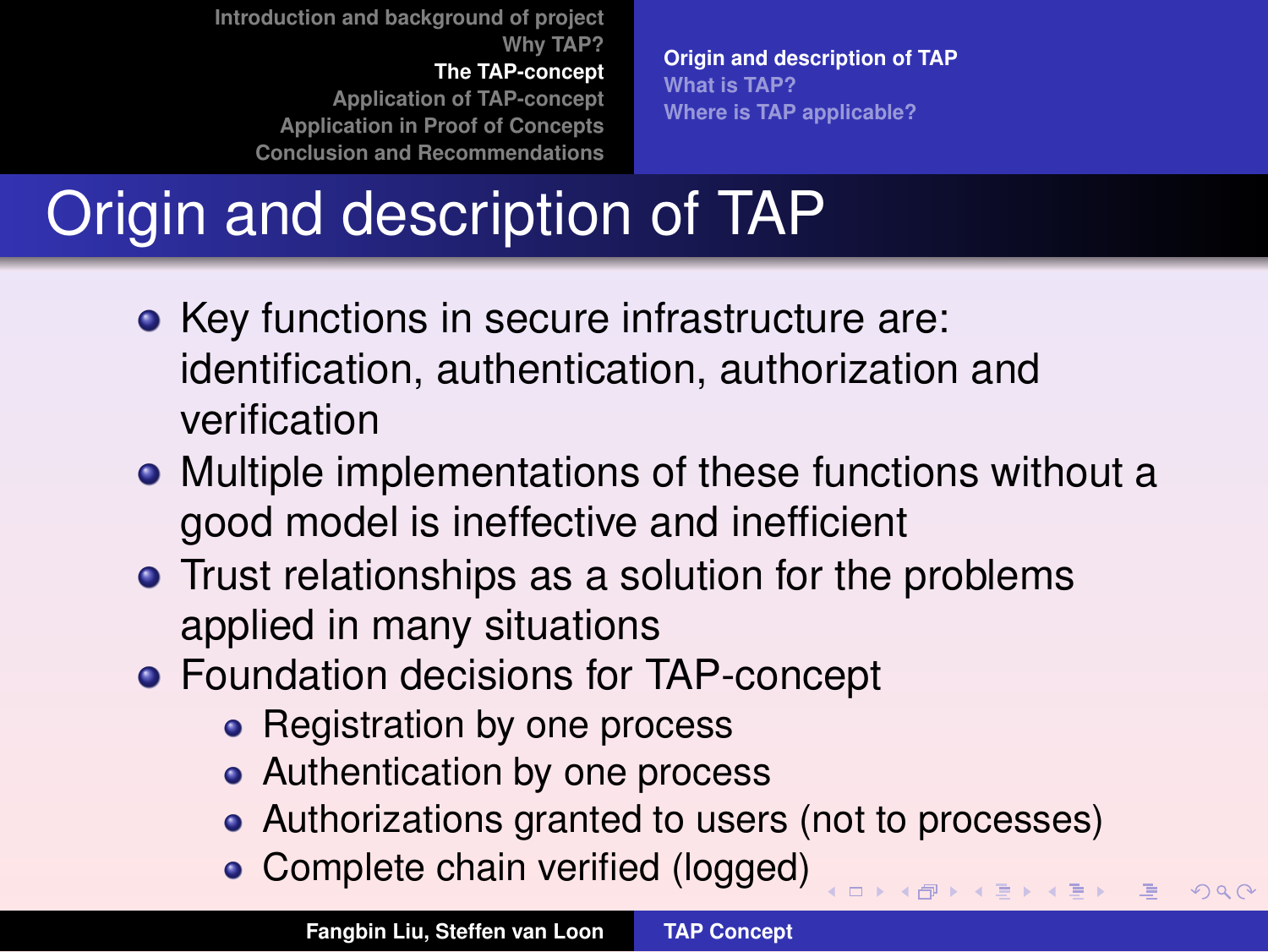**[The TAP-concept](#page-9-0)**

**[Application of TAP-concept](#page-16-0) [Application in Proof of Concepts](#page-22-0) [Conclusion and Recommendations](#page-29-0)** **[Origin and description of TAP](#page-10-0) [What is TAP?](#page-13-0) [Where is TAP applicable?](#page-15-0)**

**K ロ ⊁ K 倒 ≯ K ミ ⊁ K ミ ⊁** 

<span id="page-12-0"></span> $2QQ$ 

## Origin and description of TAP

- Goal of TAP-concept: to define environment with single implemented security functions
- **Easier overview for implemented functions**
- **•** explicit description of risk management

Primary achievements:

- Reduction of complexity
- Reduction of administration
- **•** Better control
- Better reporting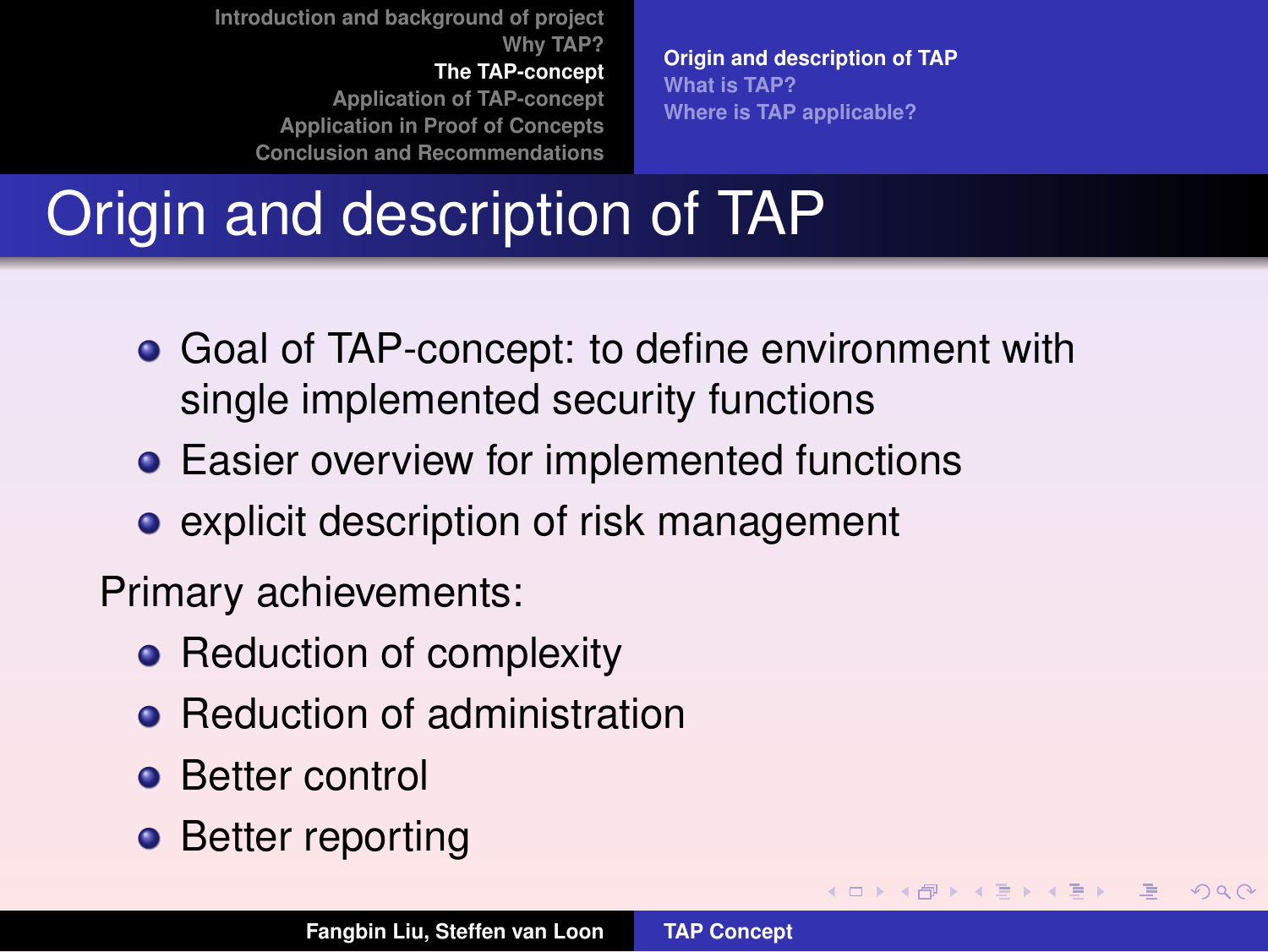#### **[The TAP-concept](#page-9-0)**

**[Application of TAP-concept](#page-16-0) [Application in Proof of Concepts](#page-22-0) [Conclusion and Recommendations](#page-29-0)**

## What is TAP?

**[Origin and description of TAP](#page-10-0) [What is TAP?](#page-13-0) [Where is TAP applicable?](#page-15-0)**

ミメス ミメー

 $\mathbf{p}$ 

重

<span id="page-13-0"></span> $2QQ$ 



#### Figure: A figure of TAP-co[nc](#page-12-0)[ep](#page-14-0)[t](#page-12-0)

**Fangbin Liu, Steffen van Loon [TAP Concept](#page-0-0)**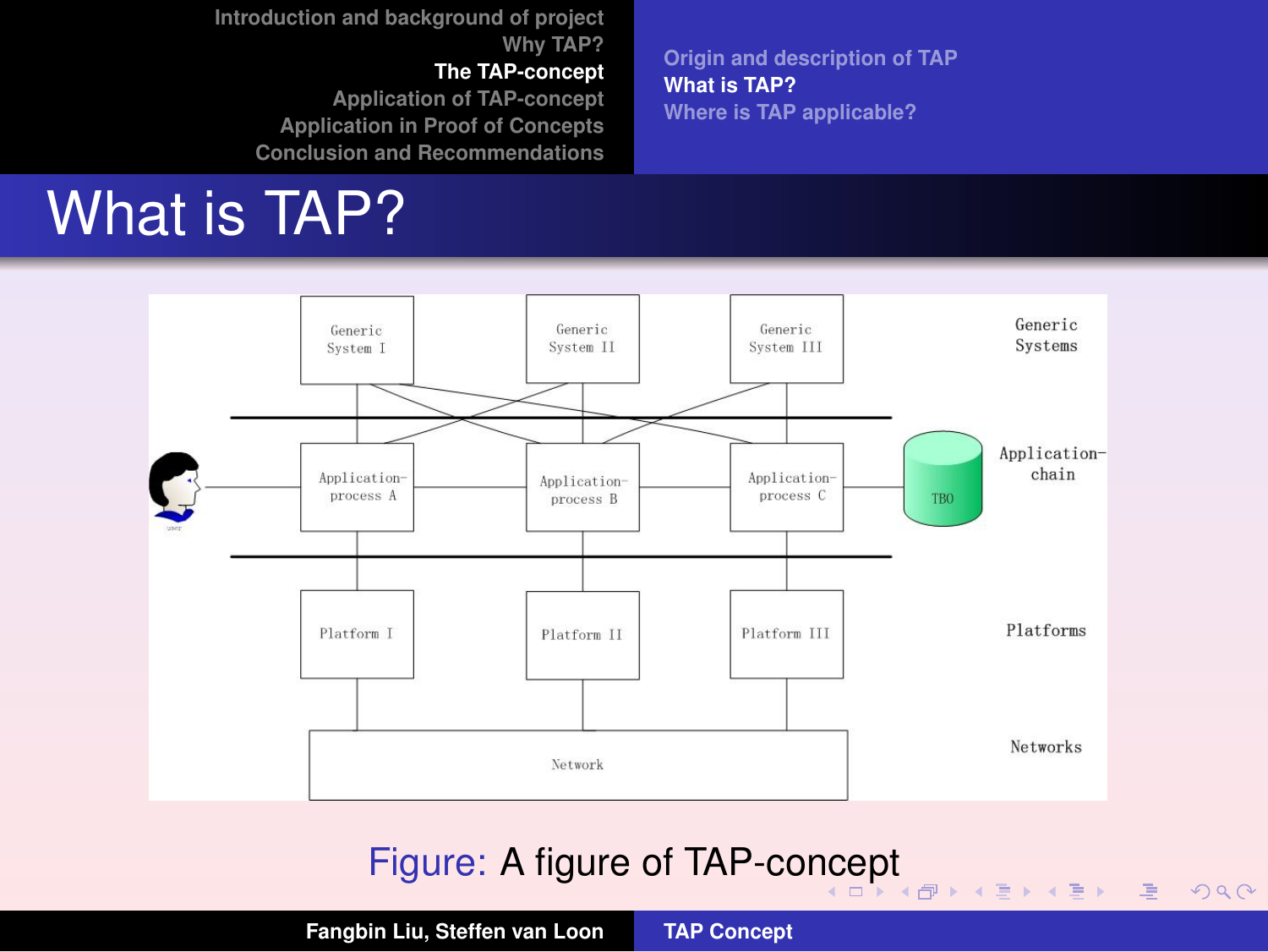**[The TAP-concept](#page-9-0)**

**[Application of TAP-concept](#page-16-0) [Application in Proof of Concepts](#page-22-0) [Conclusion and Recommendations](#page-29-0)**

# What is TAP?

**[Origin and description of TAP](#page-10-0) [What is TAP?](#page-13-0) [Where is TAP applicable?](#page-15-0)**

**◆ロ ▶ → 伊 ▶ → 王 ▶ →** 

<span id="page-14-0"></span> $2990$ 

- **•** Trust relations between secured processes
- Multiple security methods are deployed generically:
	- Invoked within the process chain
	- At the start and end points of the process chain
- **Efficiency through security methods overall applicable**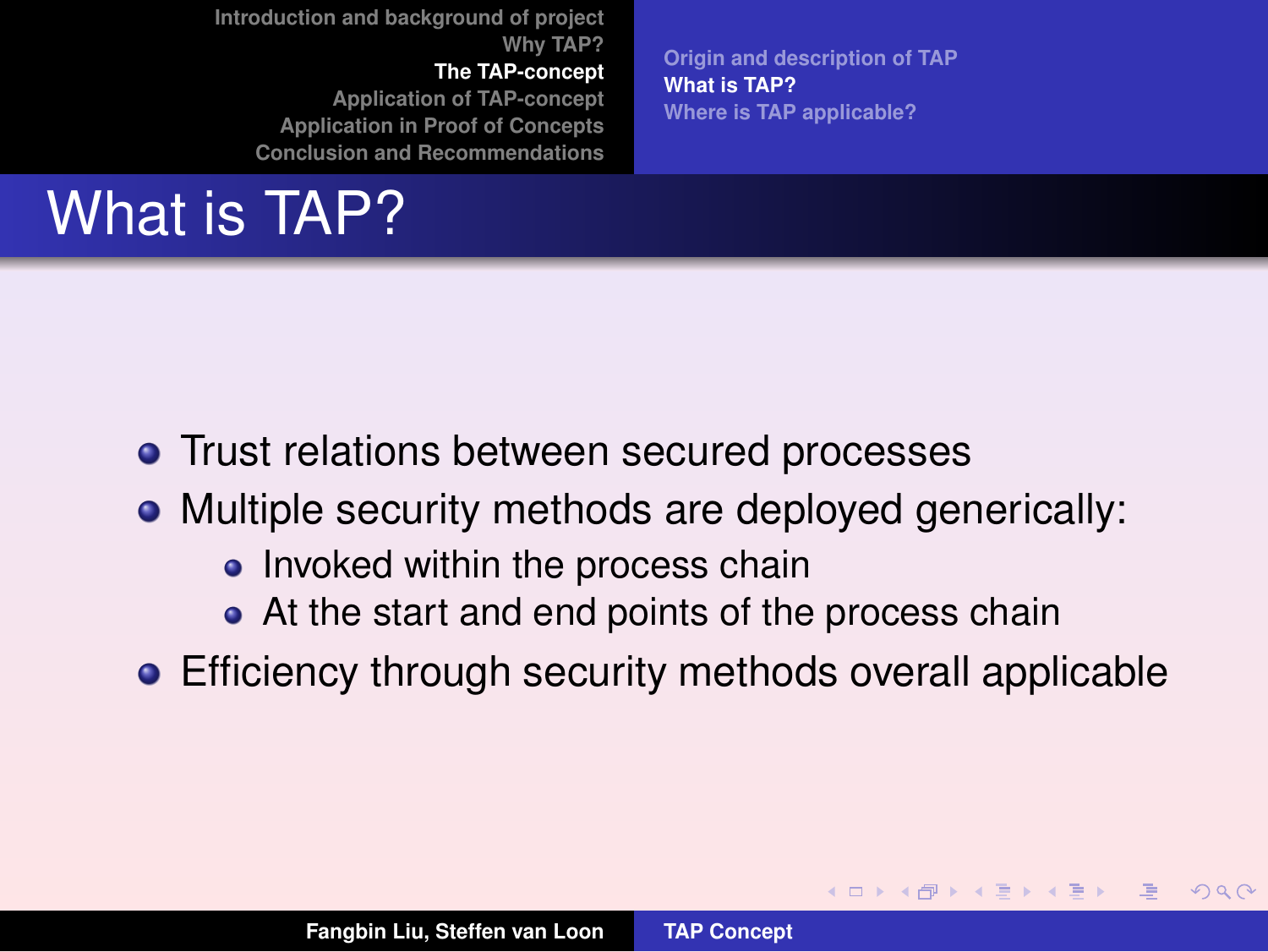**[The TAP-concept](#page-9-0)**

**[Application of TAP-concept](#page-16-0) [Application in Proof of Concepts](#page-22-0) [Conclusion and Recommendations](#page-29-0)**

**[Origin and description of TAP](#page-10-0) [What is TAP?](#page-13-0) [Where is TAP applicable?](#page-15-0)**

**K ロ ⊁ K 倒 ≯ K ミ ⊁ K ミ ⊁** 

<span id="page-15-0"></span> $2QQ$ 

## Where is TAP applicable?

TAP-concept requires:

- Components loosely connected with application
- Components clearly identified
- **•** Function simply realized
- Data centrally stored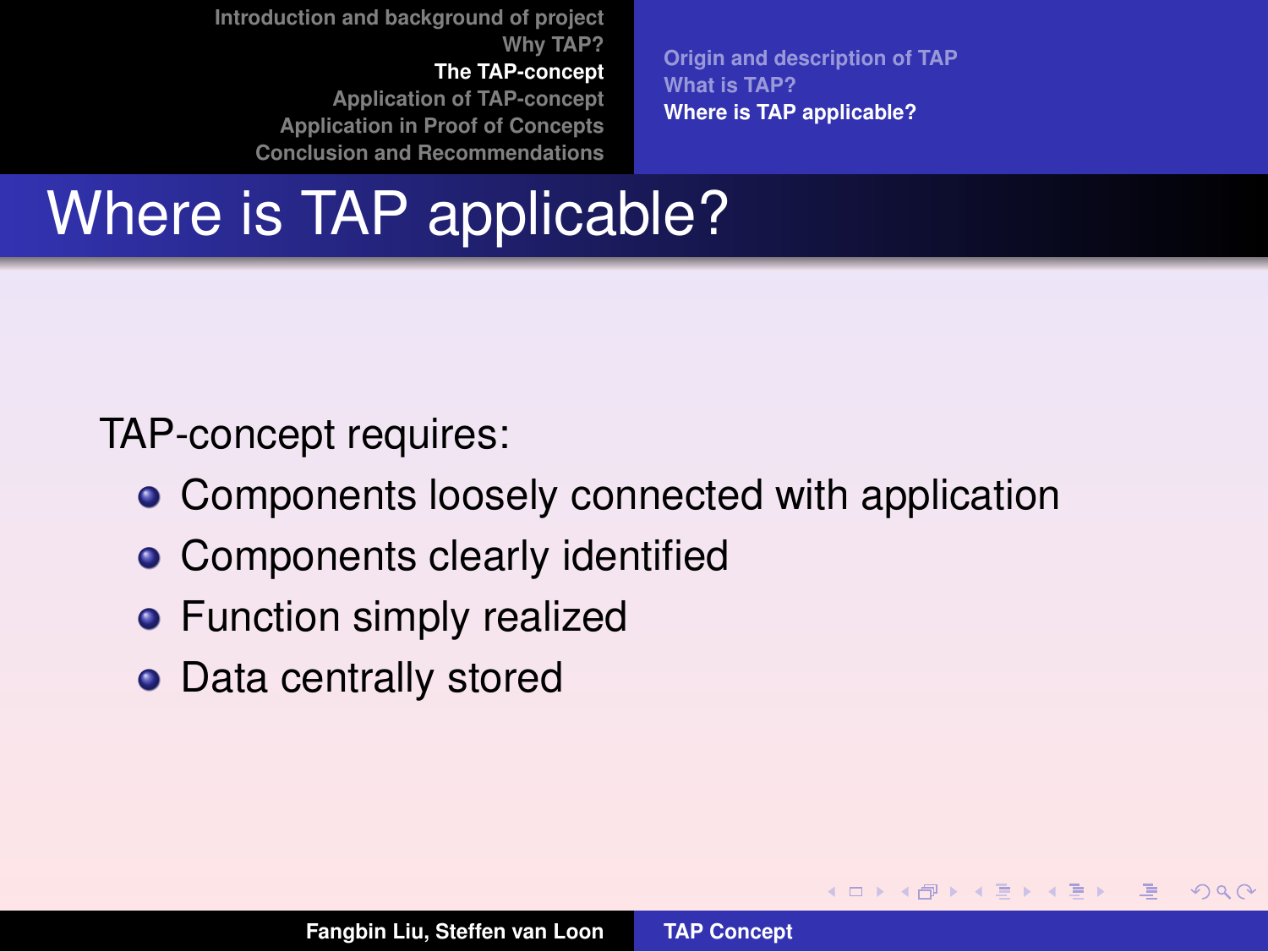**[Introduction and background of project](#page-2-0) [Why TAP?](#page-3-0) [The TAP-concept](#page-9-0) [Application of TAP-concept](#page-16-0) [Application in Proof of Concepts](#page-22-0)**

**[Conclusion and Recommendations](#page-29-0)**

**[Business requirements](#page-16-0) [Technical requirements](#page-17-0)**

∢ロト ∢母 ▶ ∢ 重 ▶ ∢ 重 ▶

<span id="page-16-0"></span> $2QQ$ 

#### Business requirements

- Clear ownership of processes and data
- Clear granted authorizations
- Authorized users must be trustworthy
- **o** Identifiable user roles
- **•** Limited number of roles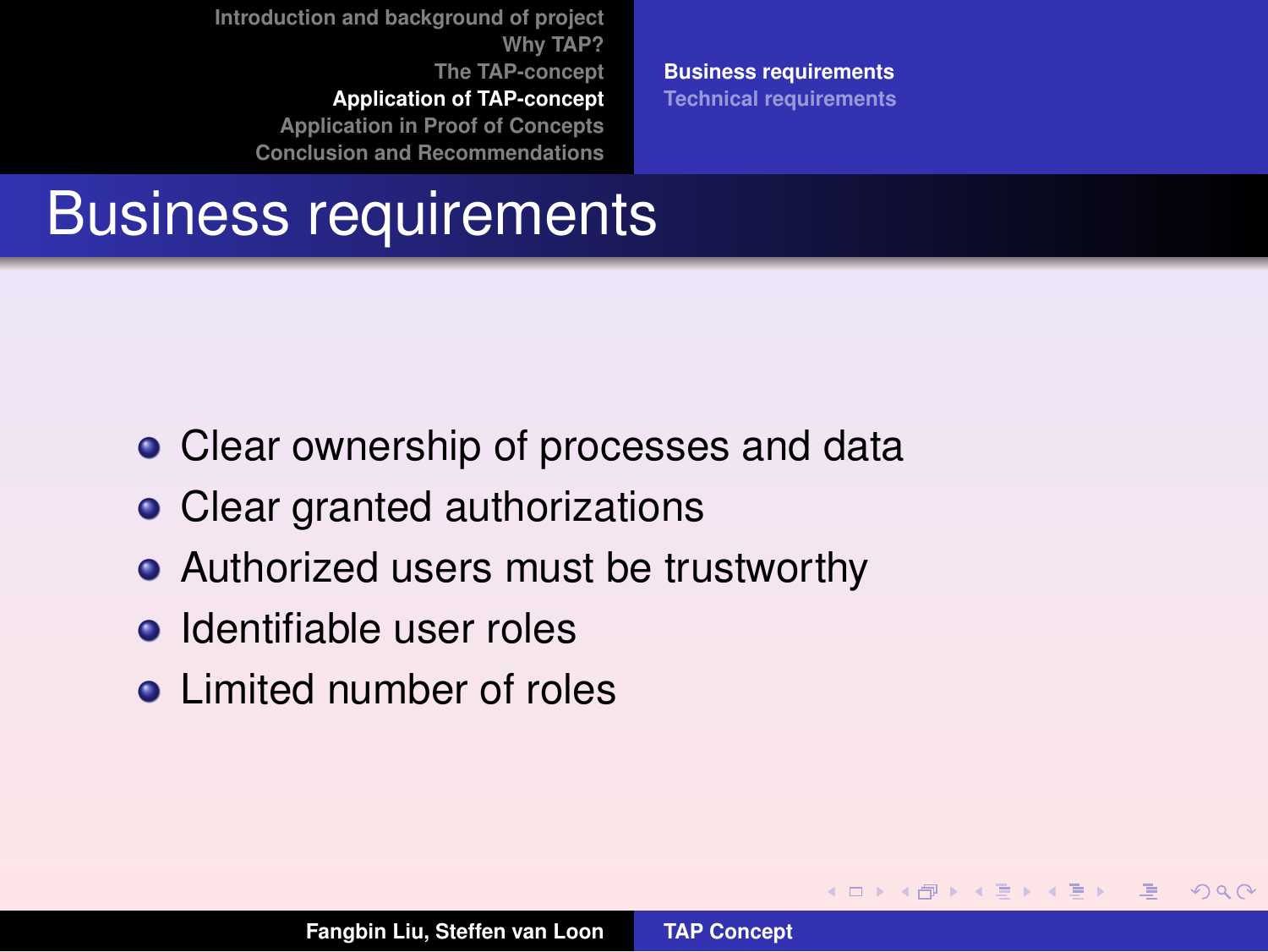**[Introduction and background of project](#page-2-0) [Why TAP?](#page-3-0) [The TAP-concept](#page-9-0) [Application of TAP-concept](#page-16-0)**

**[Application in Proof of Concepts](#page-22-0) [Conclusion and Recommendations](#page-29-0)** **[Business requirements](#page-16-0) [Technical requirements](#page-17-0)**

**≮ロ ▶ ⊀ 御 ▶ ⊀ 唐 ▶ ⊀ 唐 ▶** 

<span id="page-17-0"></span> $2QQ$ 

### Technical requirements

- Four components: identity, authentication, authorization, logging management
- Single Sign-On
- **Role Based Access Control**
- Link between users and processes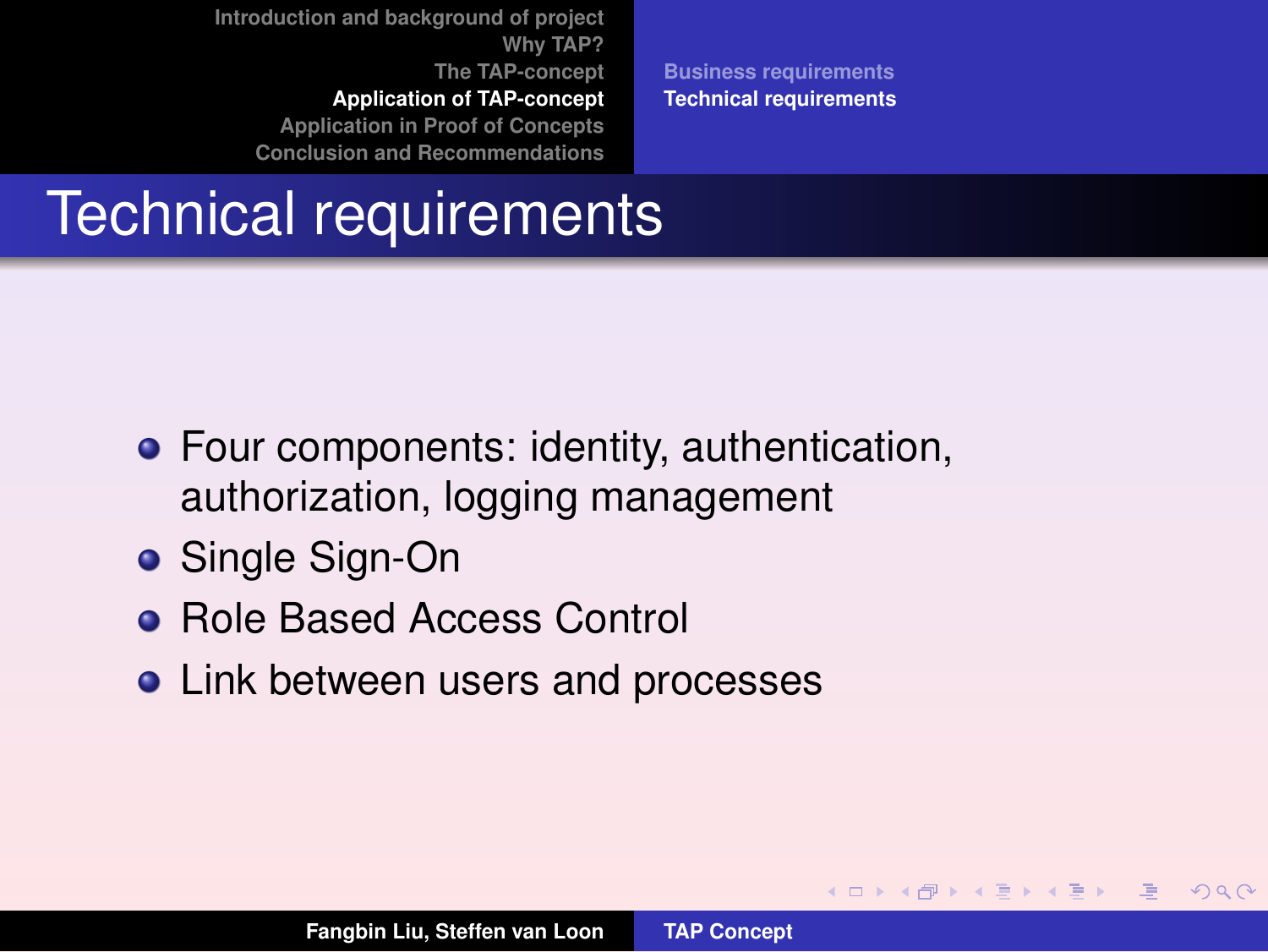**[Introduction and background of project](#page-2-0) [Why TAP?](#page-3-0) [The TAP-concept](#page-9-0) [Application of TAP-concept](#page-16-0) [Application in Proof of Concepts](#page-22-0)**

**[Conclusion and Recommendations](#page-29-0)**

**[Business requirements](#page-16-0) [Technical requirements](#page-17-0)**

**K ロ ⊁ K 倒 ≯ K ミ ⊁ K ミ ⊁** 

 $2QQ$ 

### Identity Management

- Role based identity management
- Various products on the market: IBM, Sun, . . .
- Identity management for single sign-on feature as generic service
- Portal system through delegating the user to finish the job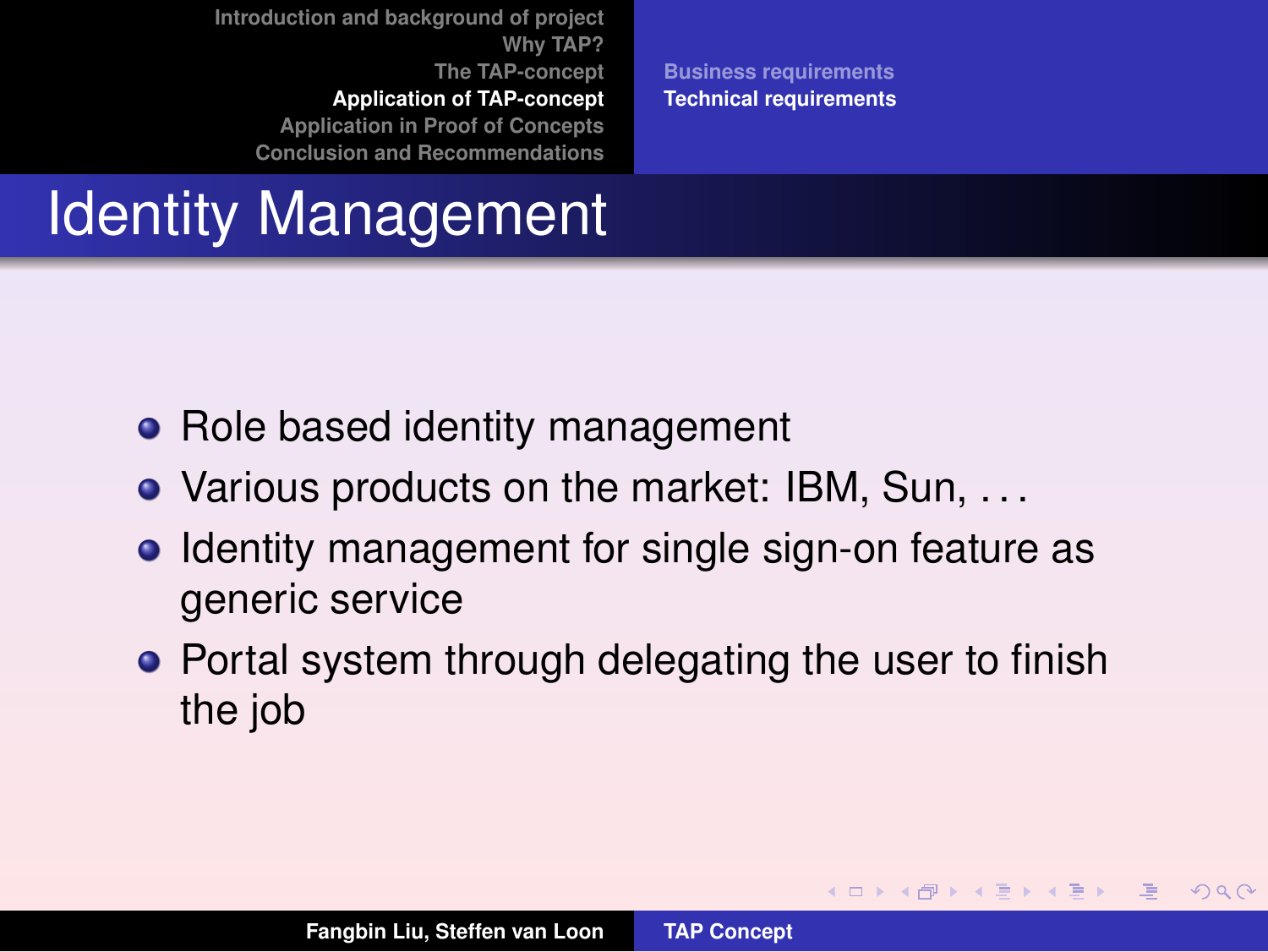**[Introduction and background of project](#page-2-0) [Why TAP?](#page-3-0) [The TAP-concept](#page-9-0) [Application of TAP-concept](#page-16-0) [Application in Proof of Concepts](#page-22-0)**

**[Conclusion and Recommendations](#page-29-0)**

**[Business requirements](#page-16-0) [Technical requirements](#page-17-0)**

**K ロ ⊁ K 倒 ≯ K ミ ⊁ K ミ ⊁** 

 $2QQ$ 

### Permission Management

- Identity verification through key exchange and connection parameter verification
- Certificate utilized among processes should be verifiable
- **•** Permission granting on the basis of system environment
- **Positions for authorization control**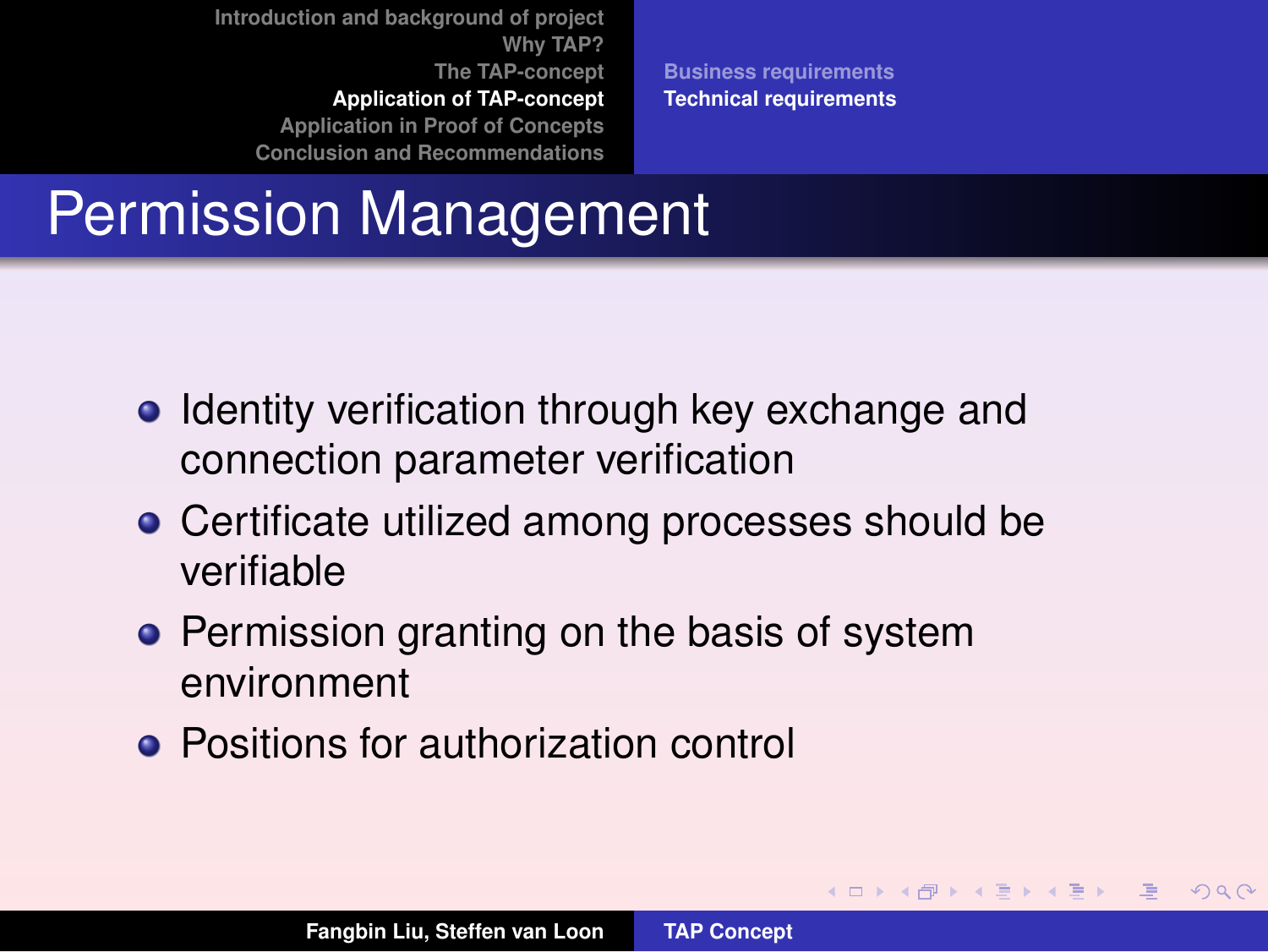**[Introduction and background of project](#page-2-0) [Why TAP?](#page-3-0) [The TAP-concept](#page-9-0) [Application of TAP-concept](#page-16-0)**

**[Application in Proof of Concepts](#page-22-0)**

**[Conclusion and Recommendations](#page-29-0)**



**[Business requirements](#page-16-0) [Technical requirements](#page-17-0)**

**K ロ ⊁ K 倒 ≯ K ミ ⊁ K ミ ⊁** 

 $2QQ$ 

唾

- Various Encryption utilized for various communication paths
- Encryption management not part of TAP concept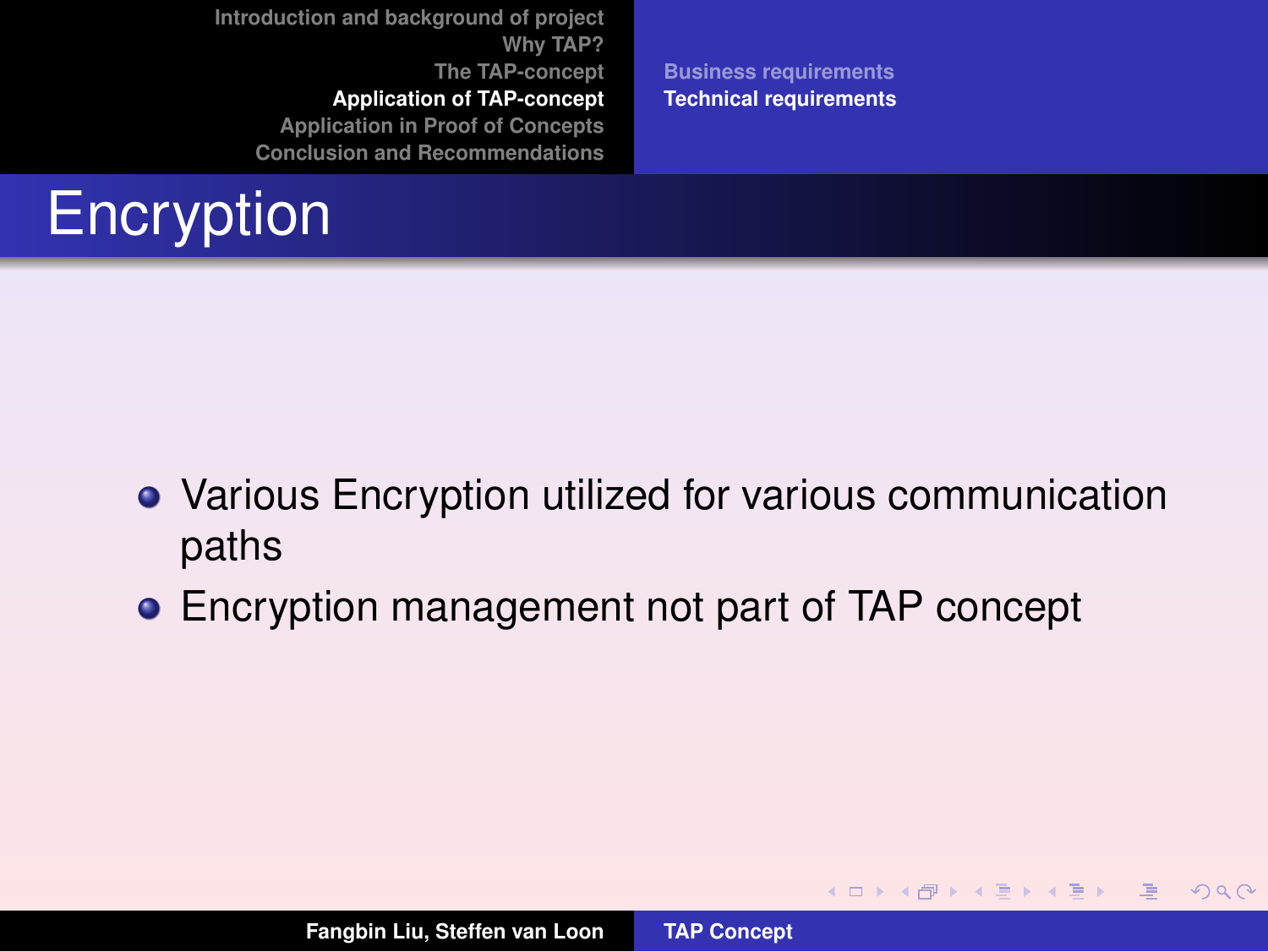**[Introduction and background of project](#page-2-0) [Why TAP?](#page-3-0) [The TAP-concept](#page-9-0) [Application of TAP-concept](#page-16-0) [Application in Proof of Concepts](#page-22-0)**

**[Conclusion and Recommendations](#page-29-0)**

**[Business requirements](#page-16-0) [Technical requirements](#page-17-0)**

**K ロ ⊁ K 倒 ≯ K ミ ⊁ K ミ ⊁** 

<span id="page-21-0"></span> $2QQ$ 

### Logging Management

- Logging records generated for the whole system environment
- **Centralized record storage mechanism for auditing** and analysis
- Records generated for different levels for various components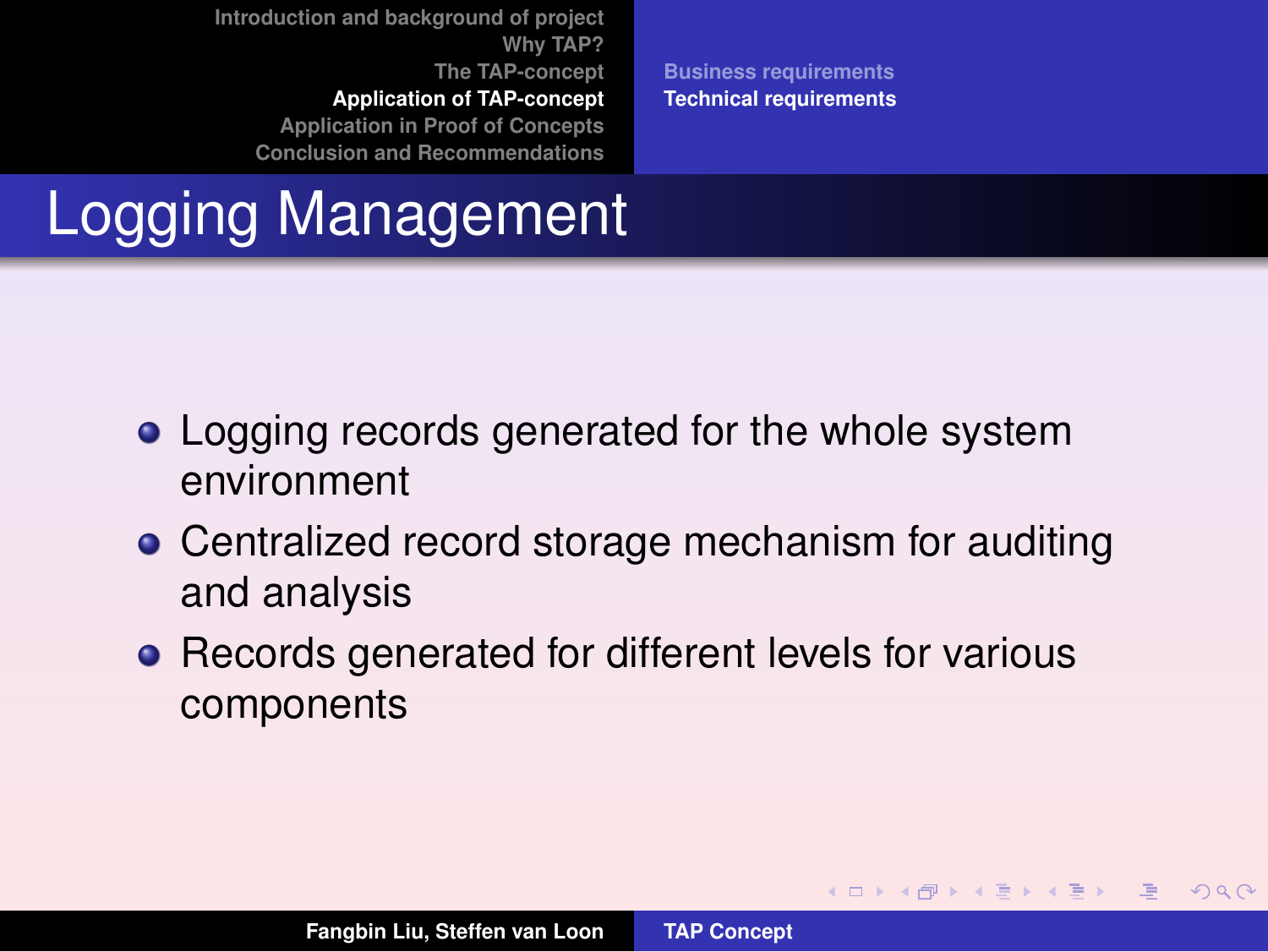**[MijnUvA](#page-22-0) [Eduroam](#page-25-0)**

# MijnUvA

#### Authentication:

<span id="page-22-0"></span>

Figure: Trust-model for authentication with the use of a browser with MijnUvA Portal system イロト イ部 トイ磨 トイ磨 トー 重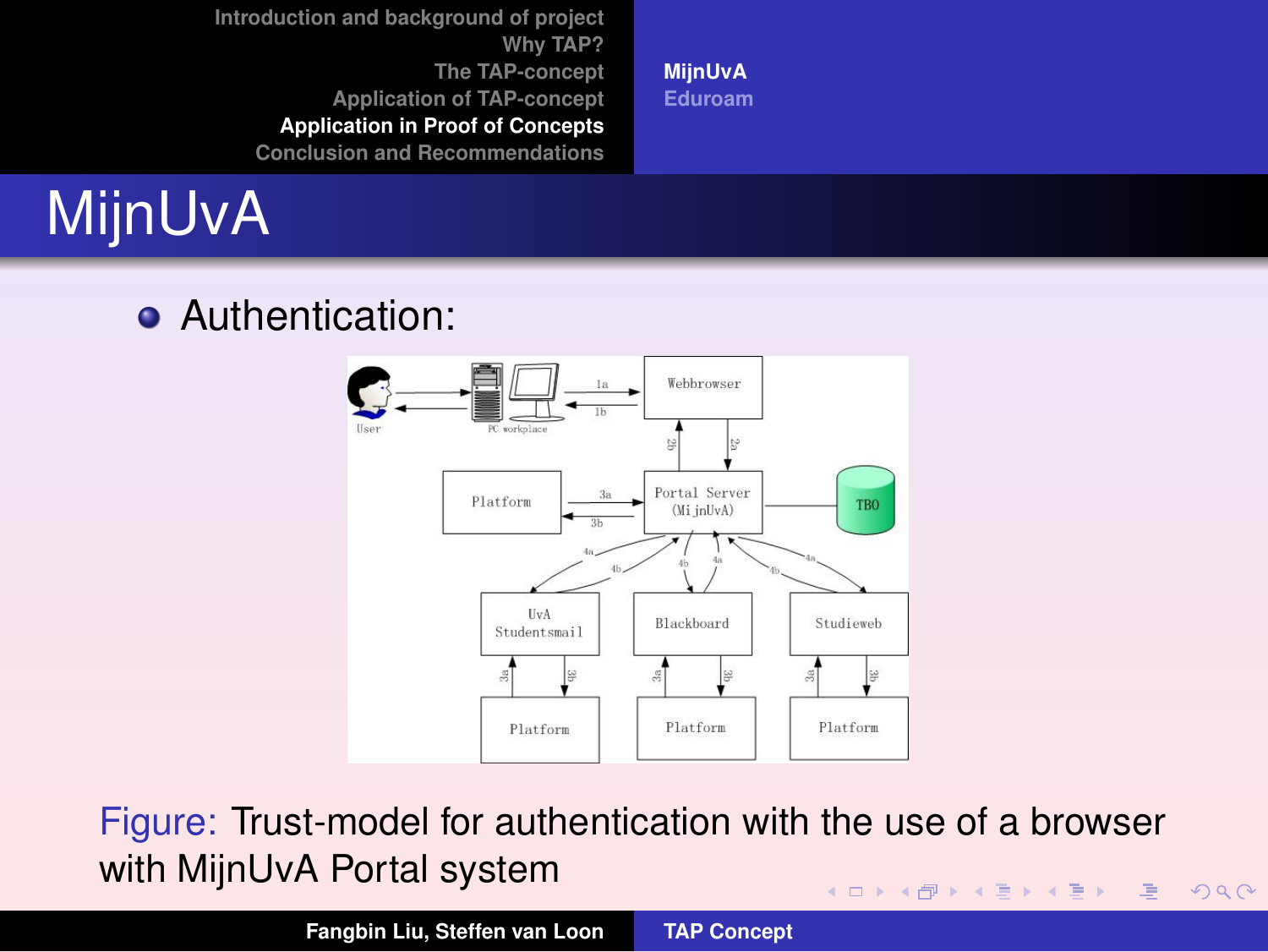**[MijnUvA](#page-22-0) [Eduroam](#page-25-0)**

# MijnUvA

#### **•** Authorization:



Figure: Trust-model for authorization with the use of a browser with MijnUvA Portal system (ロ) (個) (重) (重) 重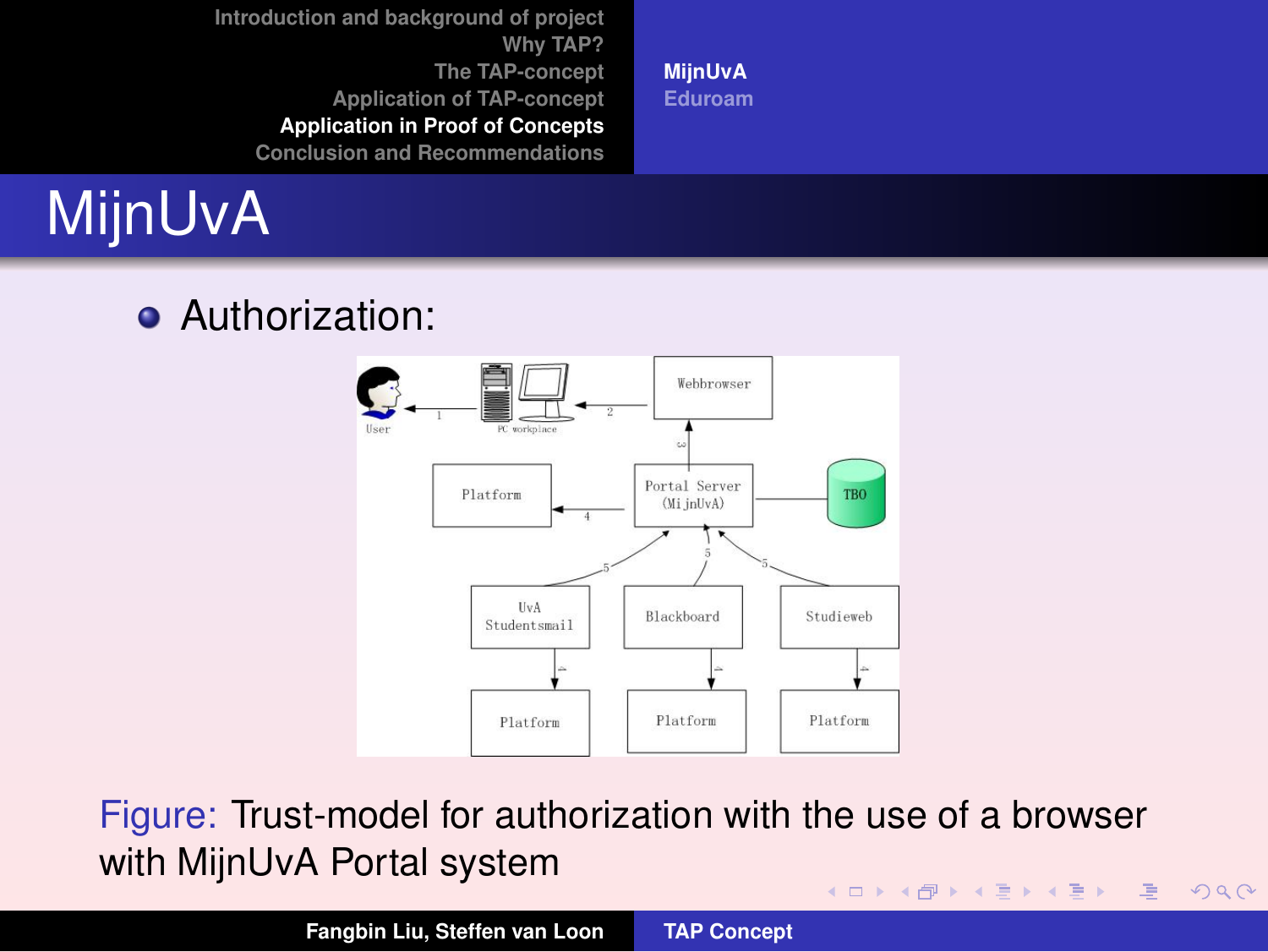**[MijnUvA](#page-22-0) [Eduroam](#page-25-0)**

# MijnUvA

• Logging:



Figure: Trust-model for logging with the use of a browser with MijnUvA Portal system イロト イ部 トイ磨 トイ磨 トー 重

**Fangbin Liu, Steffen van Loon [TAP Concept](#page-0-0)**

<span id="page-24-0"></span>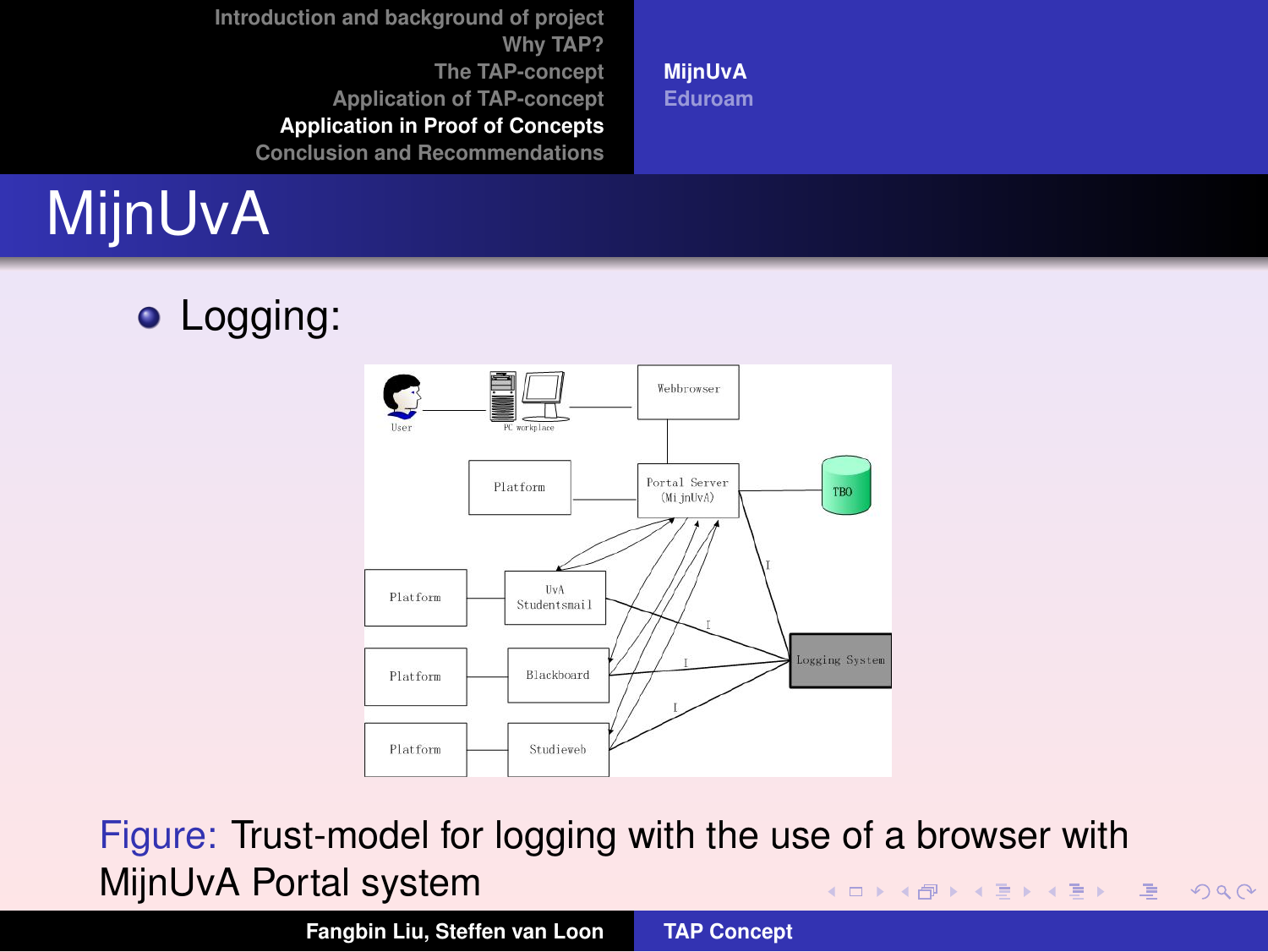**[MijnUvA](#page-22-0) [Eduroam](#page-25-0)**

#### Overview of Eduroam



#### Figure: Working model for authentica[tio](#page-24-0)[n i](#page-26-0)[n](#page-24-0) [E](#page-25-0)[d](#page-26-0)[u](#page-24-0)[r](#page-25-0)[o](#page-28-0)[a](#page-29-0)[m](#page-22-0)

**Fangbin Liu, Steffen van Loon [TAP Concept](#page-0-0)**

<span id="page-25-0"></span>E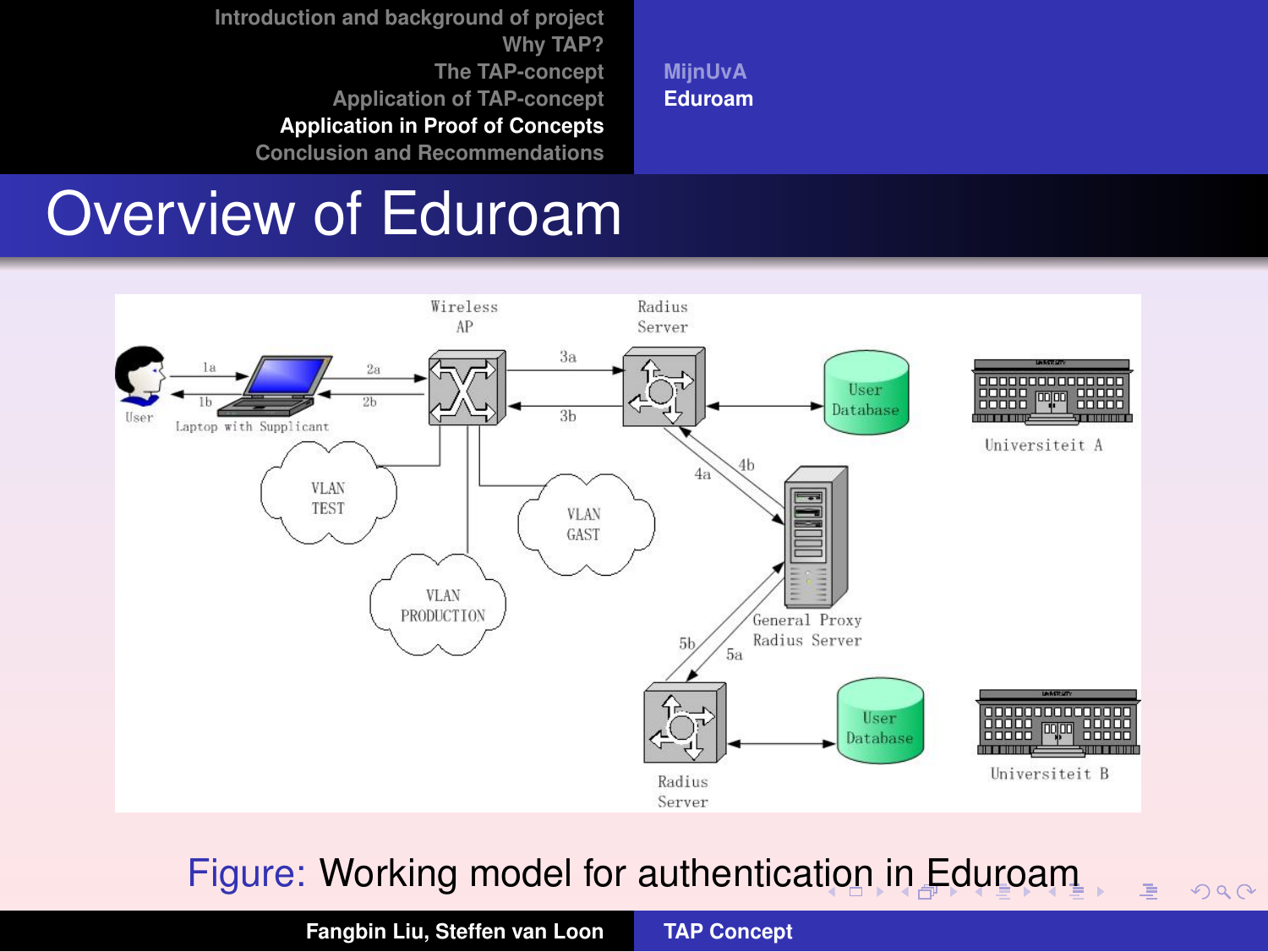**[MijnUvA](#page-22-0) [Eduroam](#page-25-0)**

#### Overview of Eduroam



Figure: Working model 2 for authentication in Eduroam

イロト イ部ト イ君ト イ君トー

重

<span id="page-26-0"></span> $2QQ$ 

**Fangbin Liu, Steffen van Loon [TAP Concept](#page-0-0)**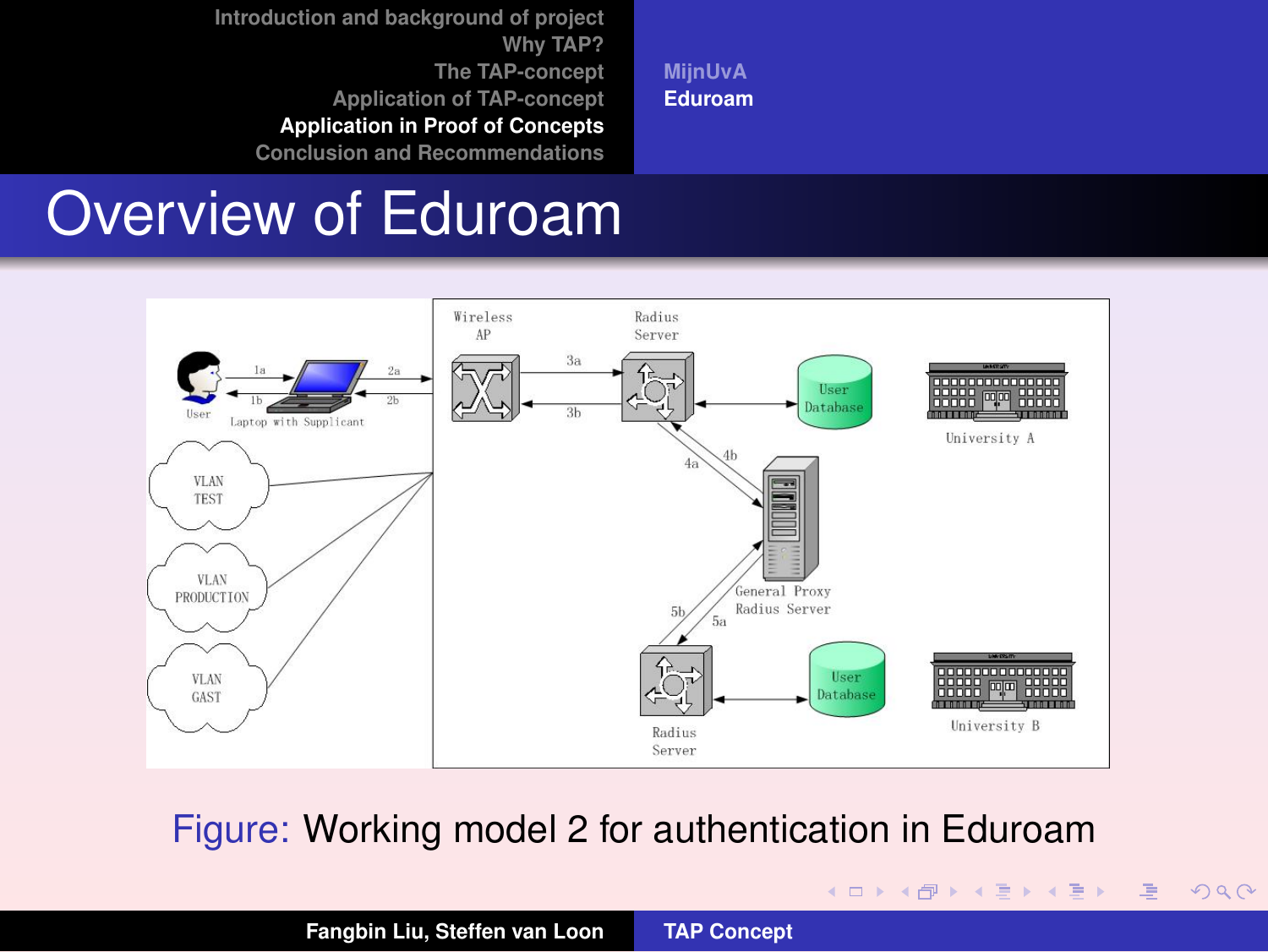**[MijnUvA](#page-22-0) [Eduroam](#page-25-0)**

#### Authentication an authorization



#### Figure: Overview of Trust relations for authentication between users and Eduroam System

(ロ) (個) (重) (重)

<span id="page-27-0"></span> $2QQ$ 

哇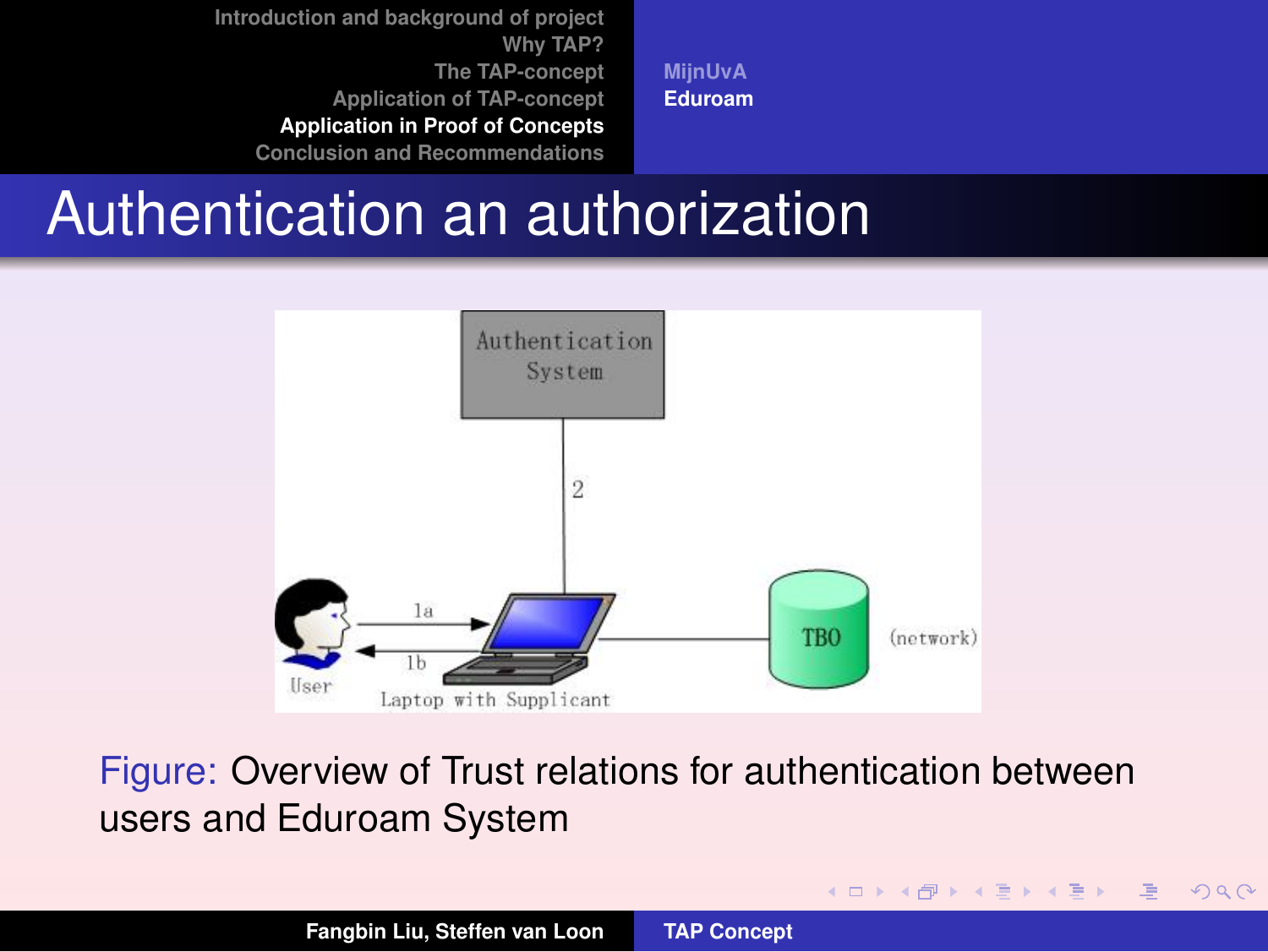Logging





#### Figure: Trust relations for logging [in](#page-27-0) [E](#page-29-0)[d](#page-27-0)[ur](#page-28-0)[o](#page-29-0)[a](#page-24-0)[m](#page-25-0)

<span id="page-28-0"></span> $2980$ 

重

**Fangbin Liu, Steffen van Loon [TAP Concept](#page-0-0)**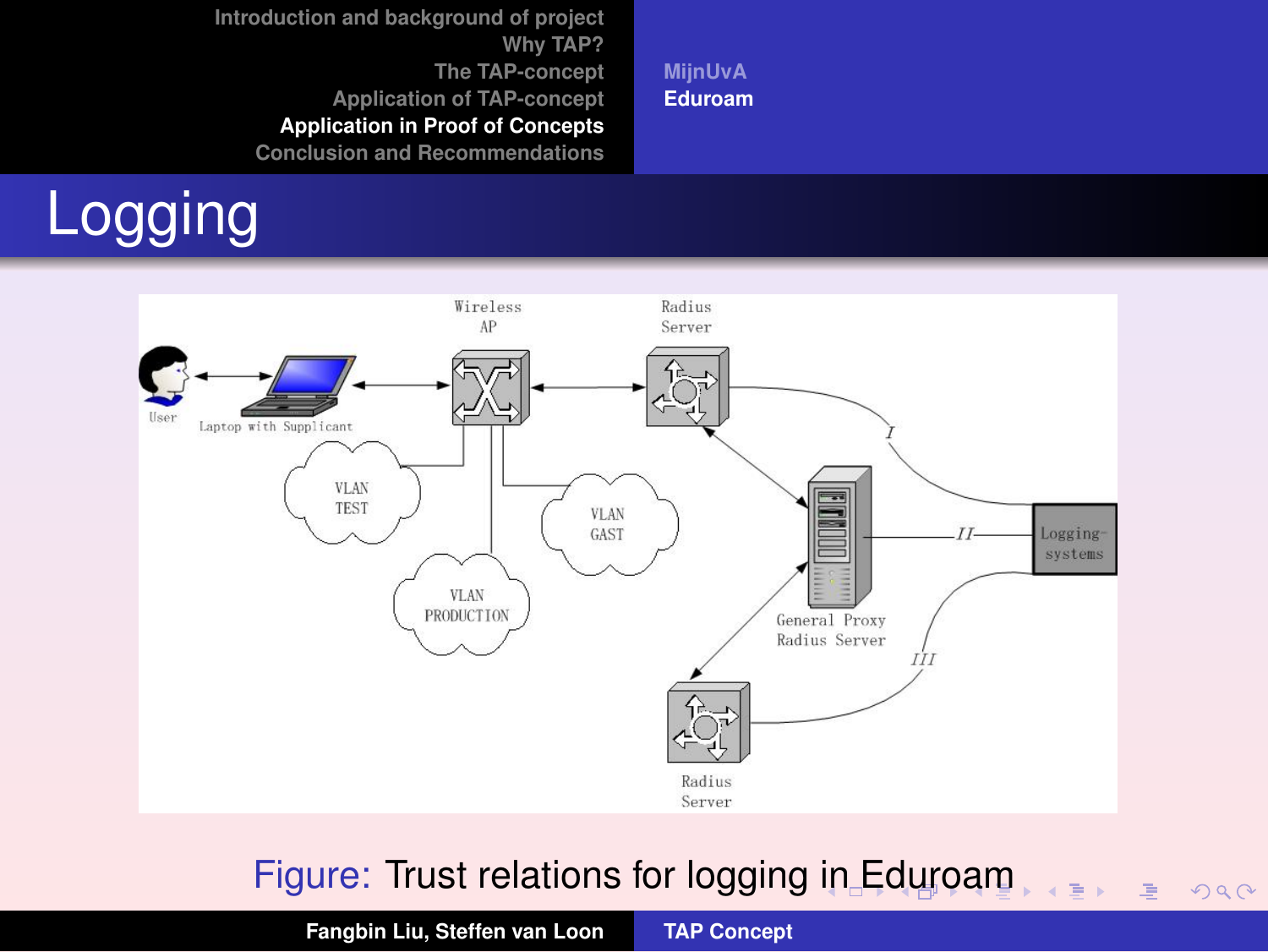### Conclusion and Recommendations

- TAP is a successful addition at this large governmental organization, but
- Implementation probably takes a long period
- **•** Extension of the TAP-concept is still necessary
- **•** Business requirements more important for implementation

<span id="page-29-0"></span>≮ロト ⊀ 御 ▶ ⊀ 唐 ▶ ⊀ 唐 ▶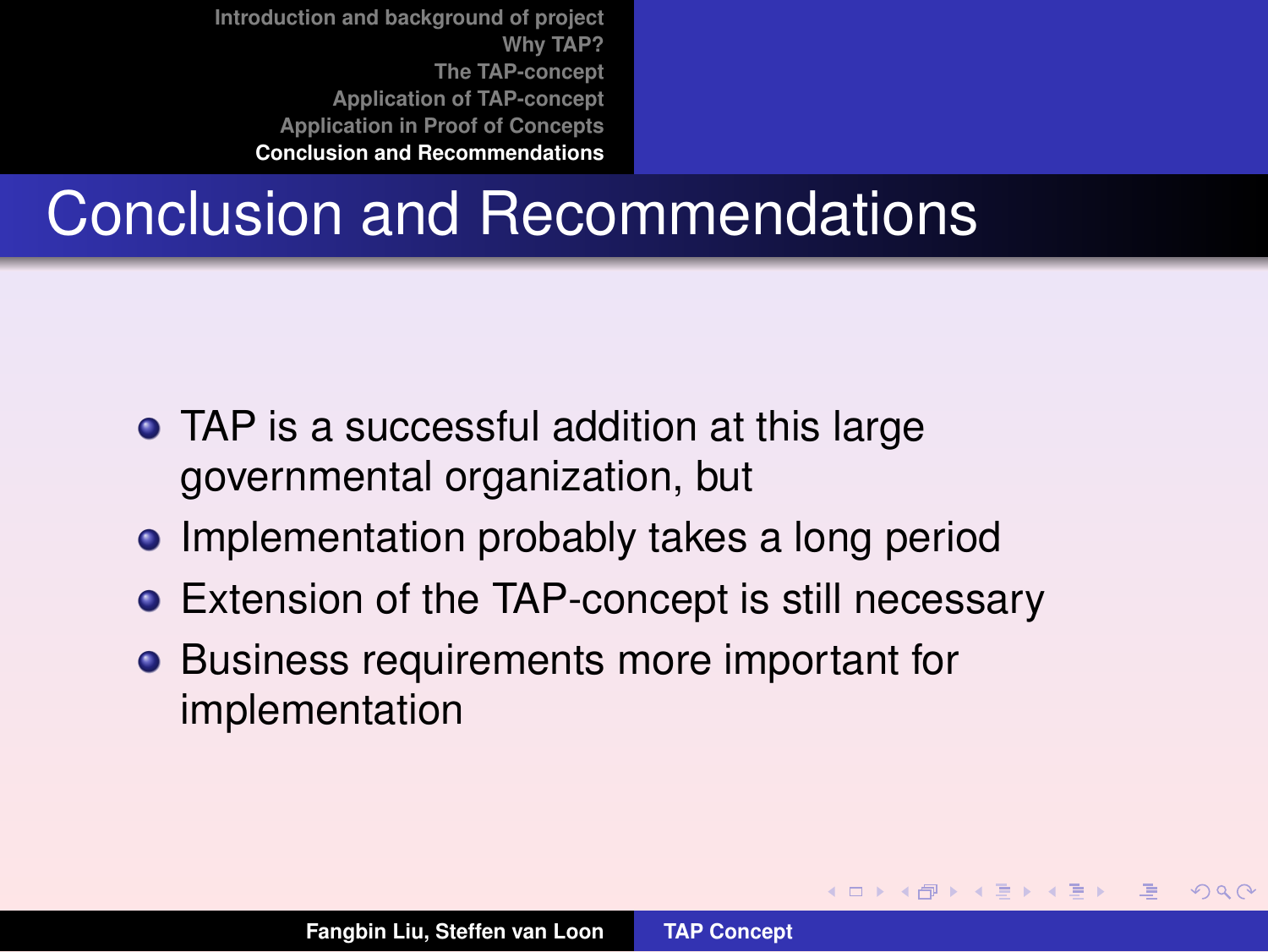# Question?

イロト イ部ト イ君ト イ君トー

画

 $2QQ$ 

**Fangbin Liu, Steffen van Loon [TAP Concept](#page-0-0)**